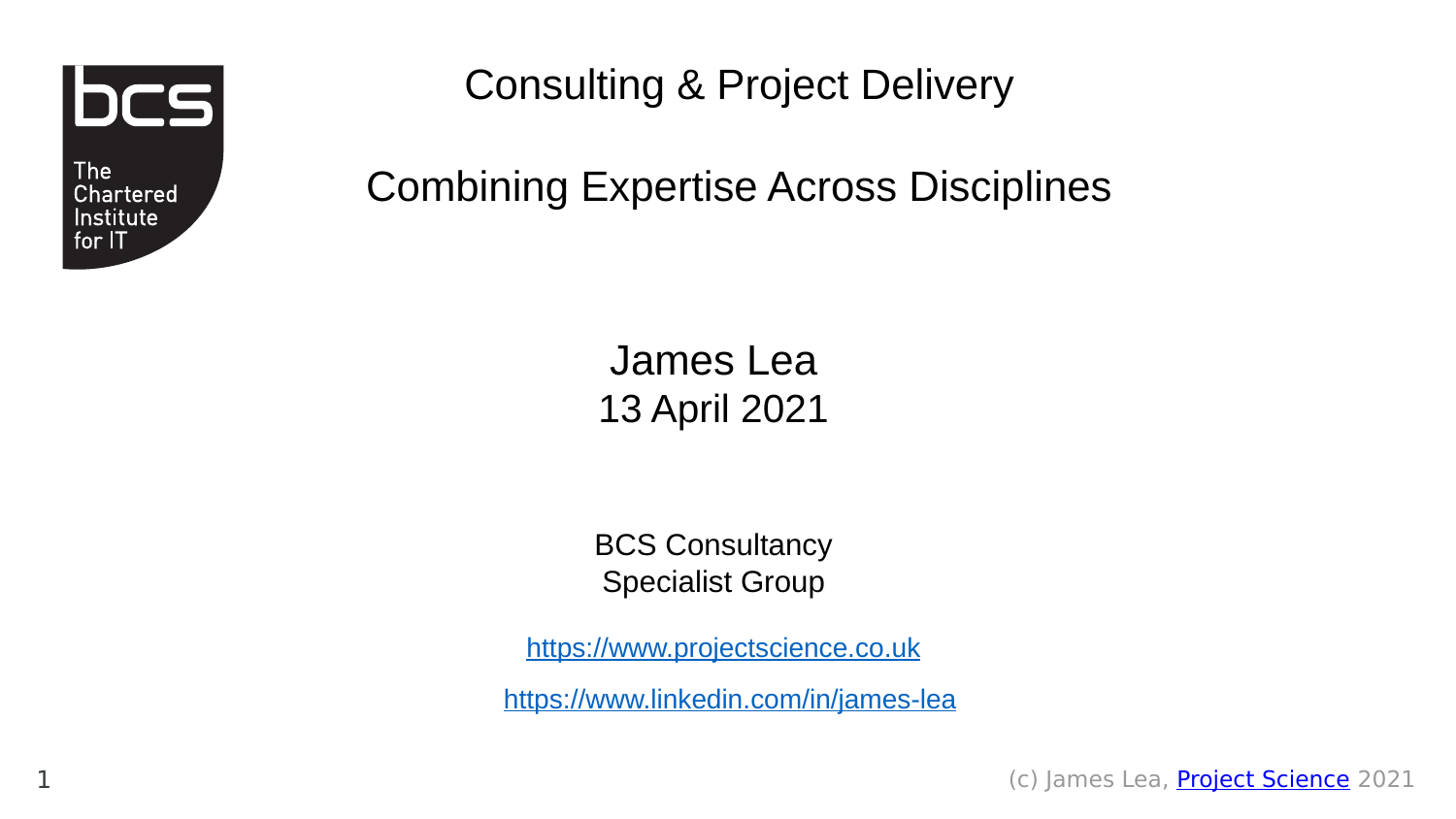## In this session we will..

- Part 1 Explore consulting and project delivery mindsets
- Part 2 Examine differences and commonalities
- Part 3 Learn how to combine expertise and build anti-fragile teams

*And most importantly, have fun!*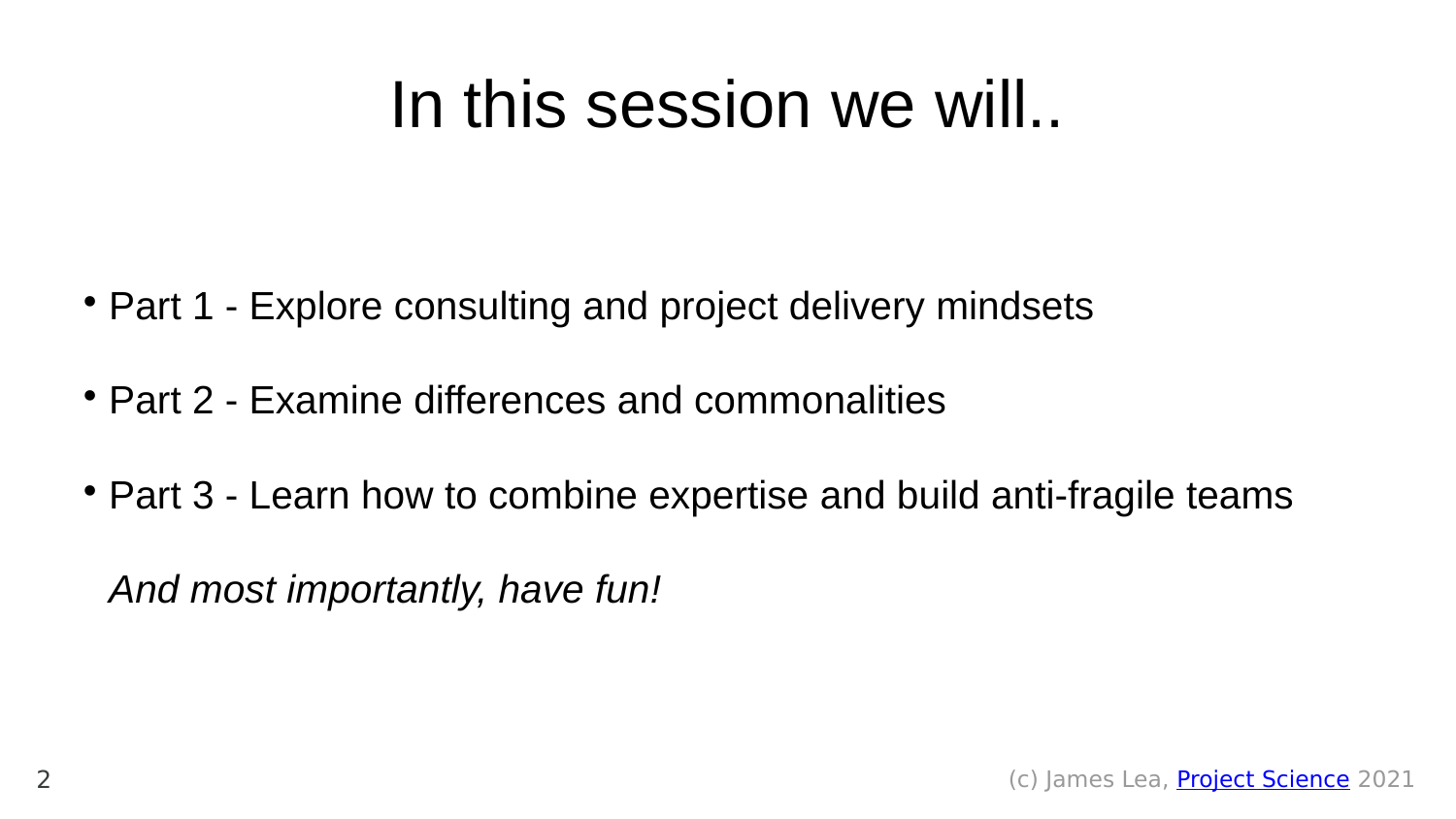# My Story







- FAPM
- MBCS, CITP
- Consulting Project and Programme Manager
- Specialist in data-driven delivery

Aerospace **Scientific** 

PA







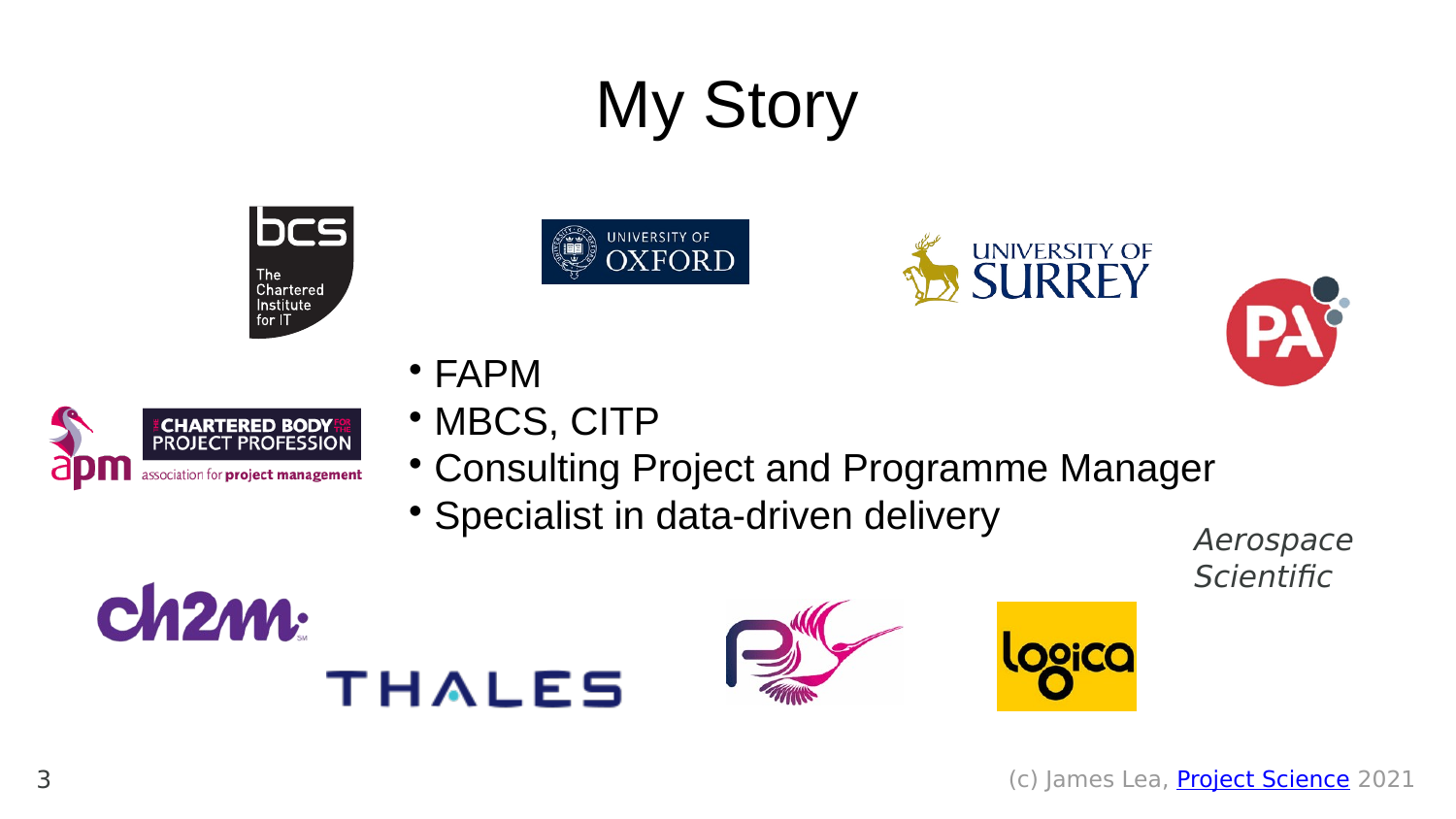#### Part 1 – Mindsets

How we see the world *shapes* the world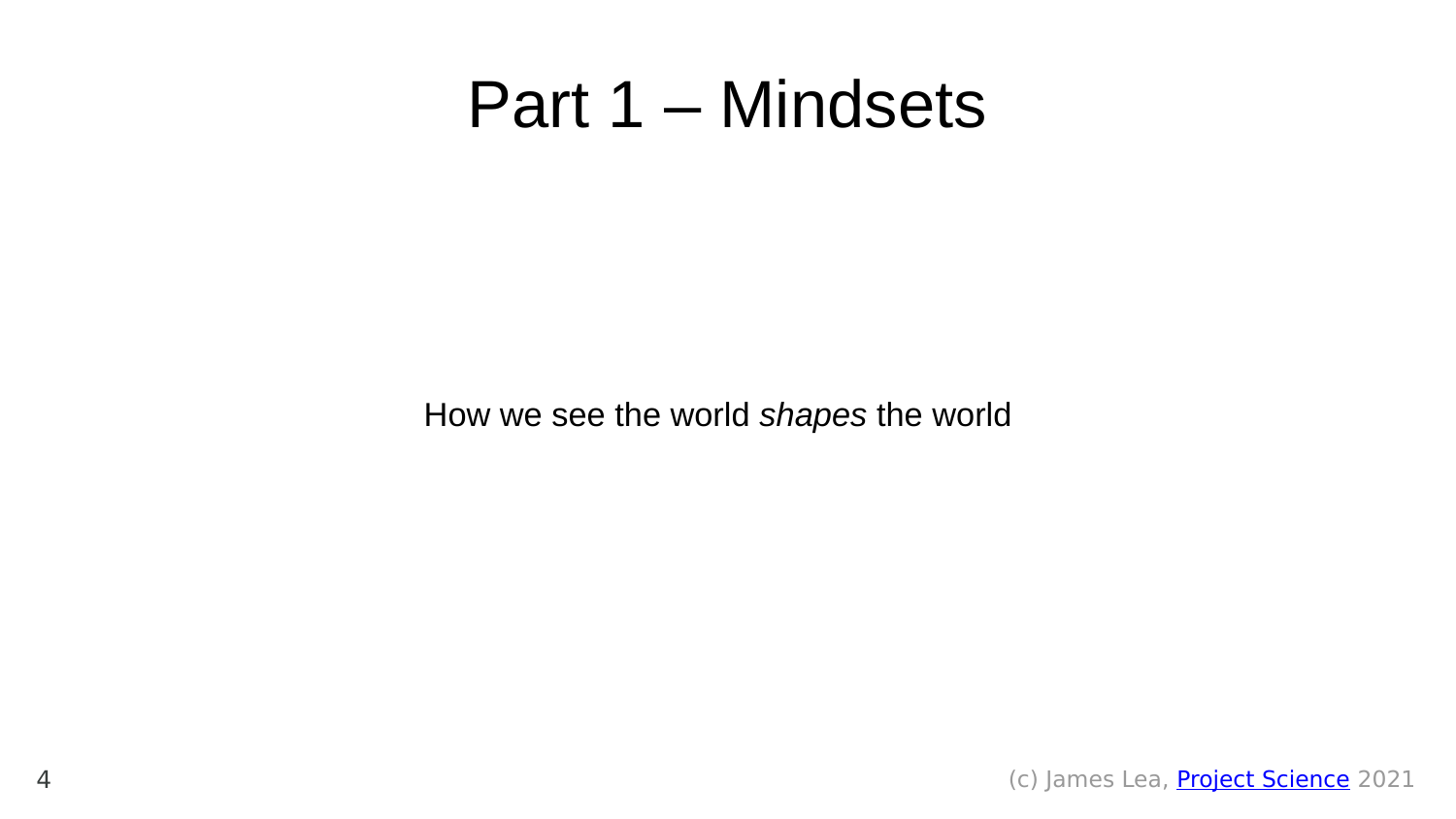# Consulting & Project Delivery – *Conflict?*



Photo by [Dids](https://www.pexels.com/@didsss?utm_content=attributionCopyText&utm_medium=referral&utm_source=pexels) from [Pexels](https://www.pexels.com/photo/colorful-saturated-abstract-background-of-paints-3826328/?utm_content=attributionCopyText&utm_medium=referral&utm_source=pexels)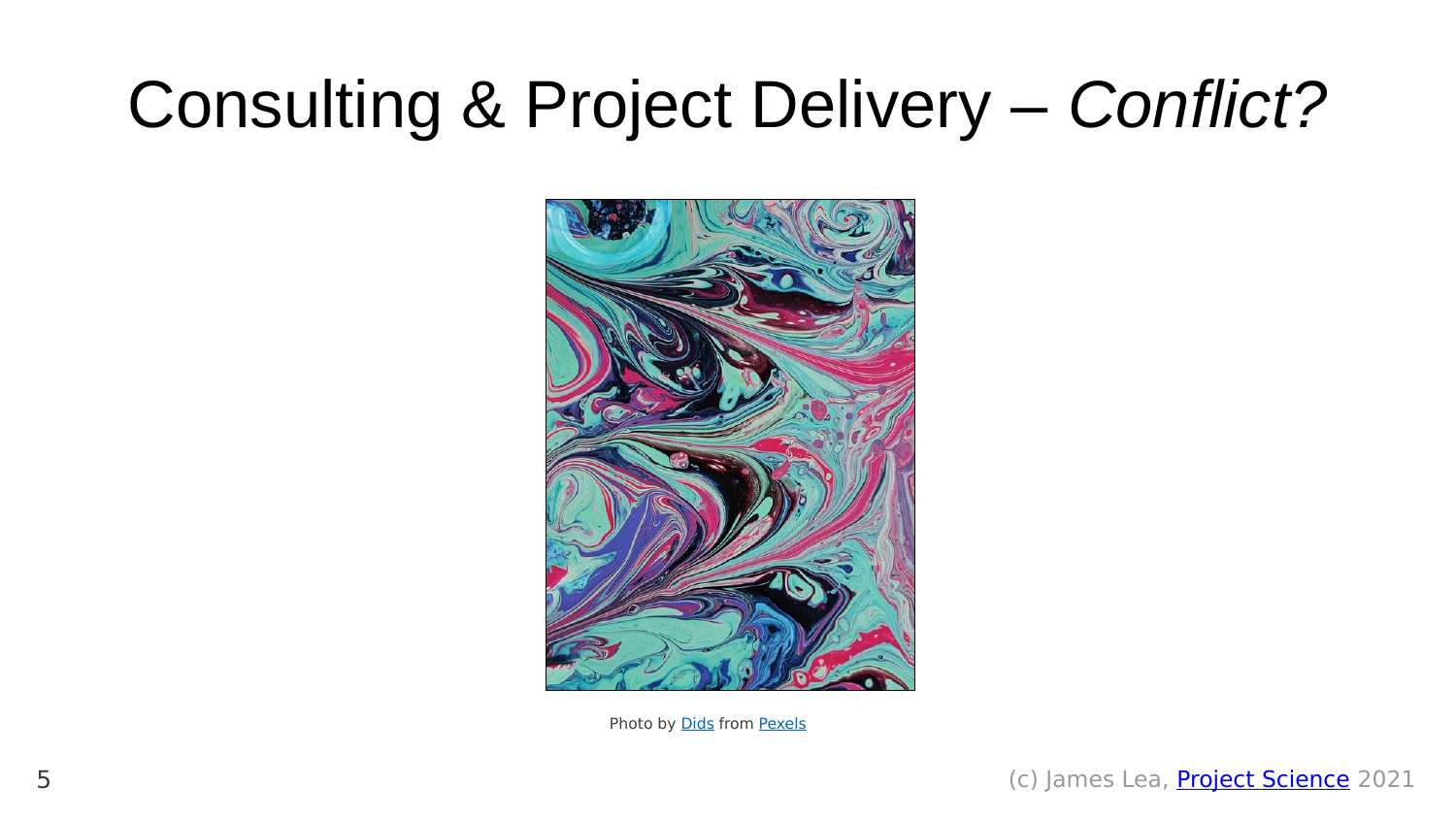# What is Consulting?

"The art of influencing others at their request"

*Gerald Weinberg – The Secrets of Consulting*

*"*You are consulting any time you are trying to change or improve a situation but have no direct control over the implementation"

*Peter Block, Flawless Consulting*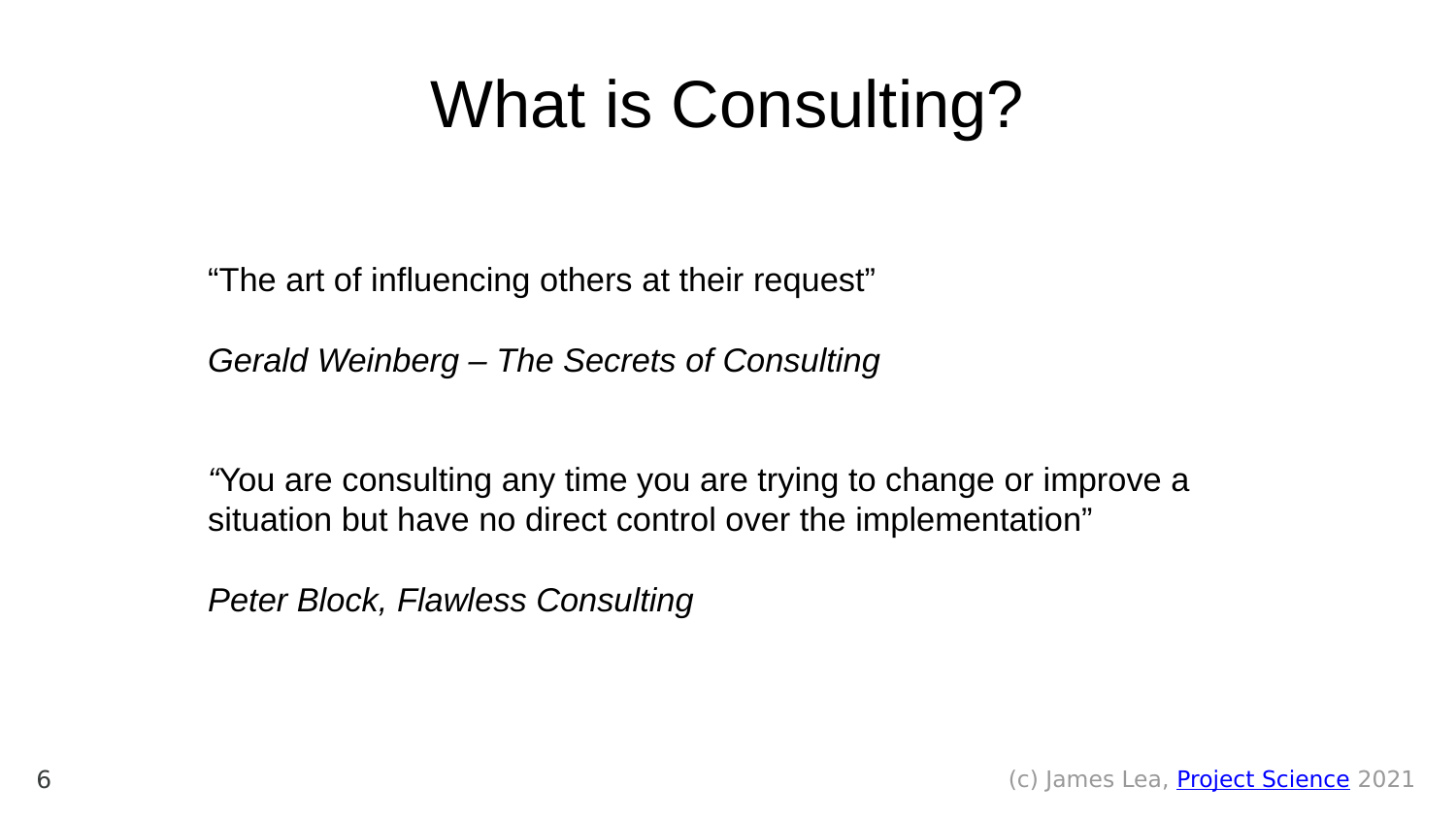# What is Project Delivery?

#### **Project**

"A unique, transient endeavour undertaken to bring about change and to achieve planned objectives."

*APM Body of Knowledge, 7th Edition*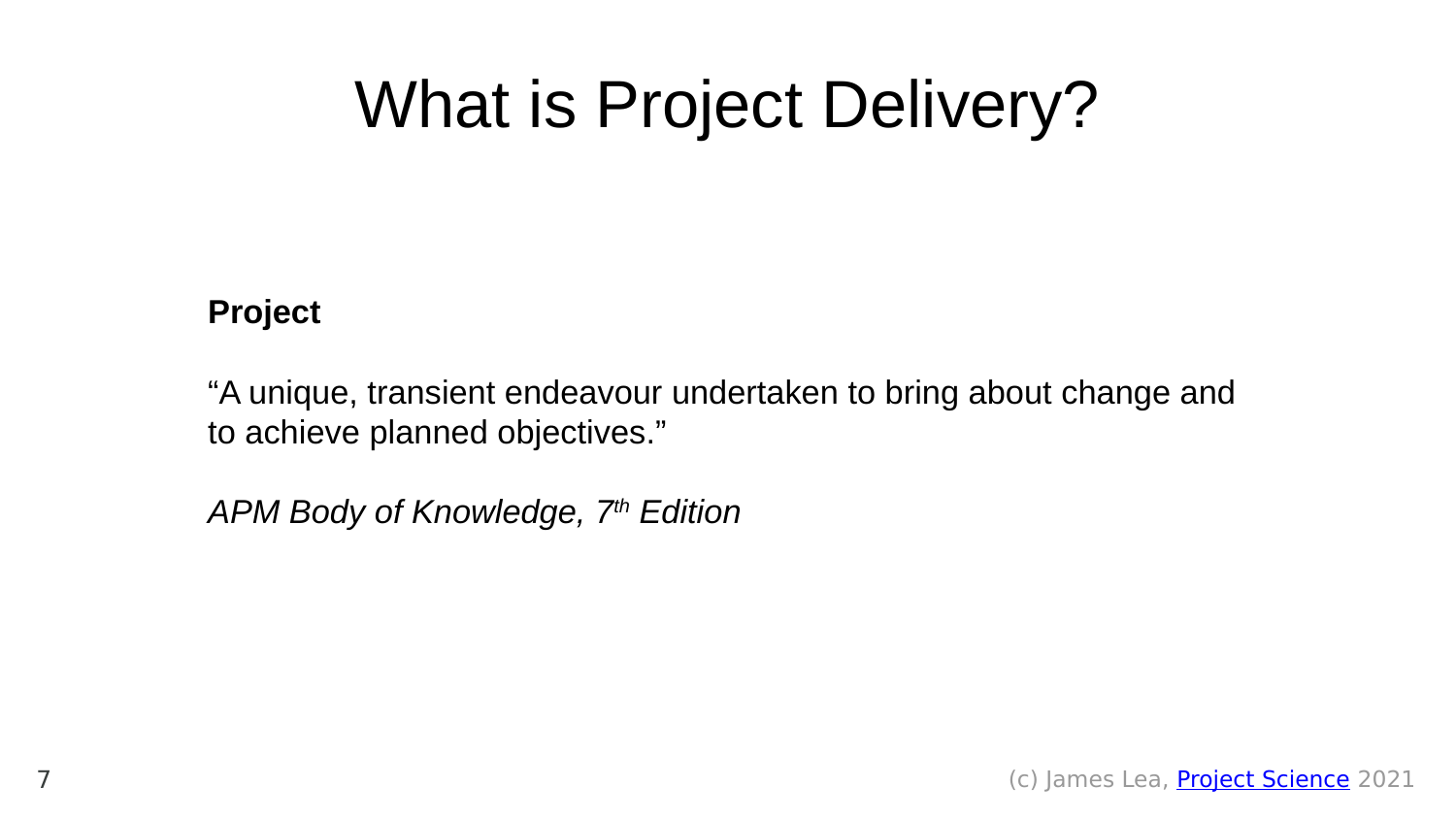# Professional Services

#### **Depending on client engagement, our teams include**

- Consultants
	- Solution
	- Business analyst
	- System architect
	- Data design
- Project delivery specialists
	- Project and programme manager
	- Project controls
	- PMO
	- Finance
	- Contract manager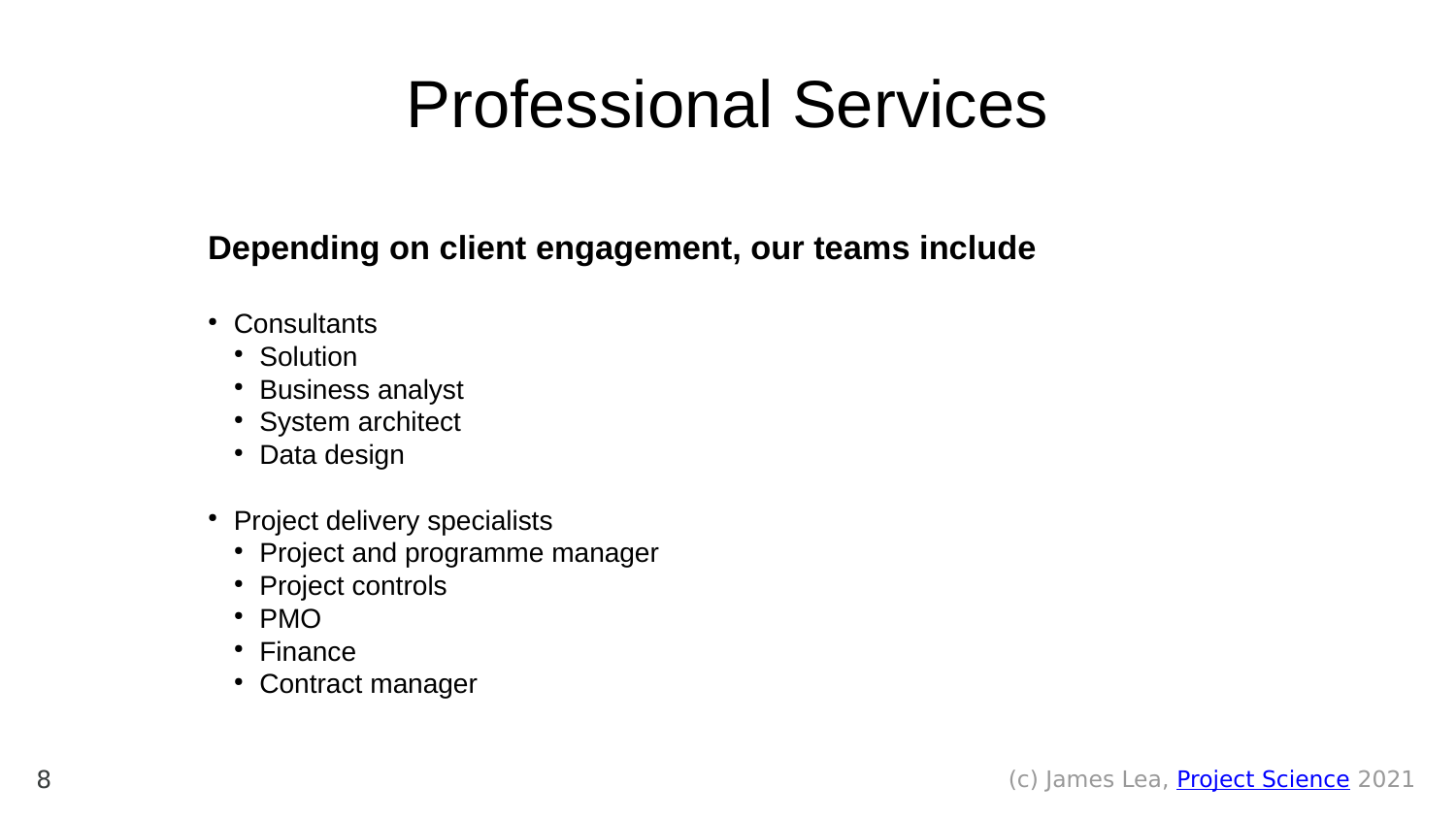# Zoom Poll 1 - Understanding

On a scale of 1 (not aware) to 10 (exceptional), to what extent does your team understand and support:

a) Consulting?

b) Project Delivery?

#### **Optional**

In the Zoom chat, if the numbers differ, suggest reasons for why.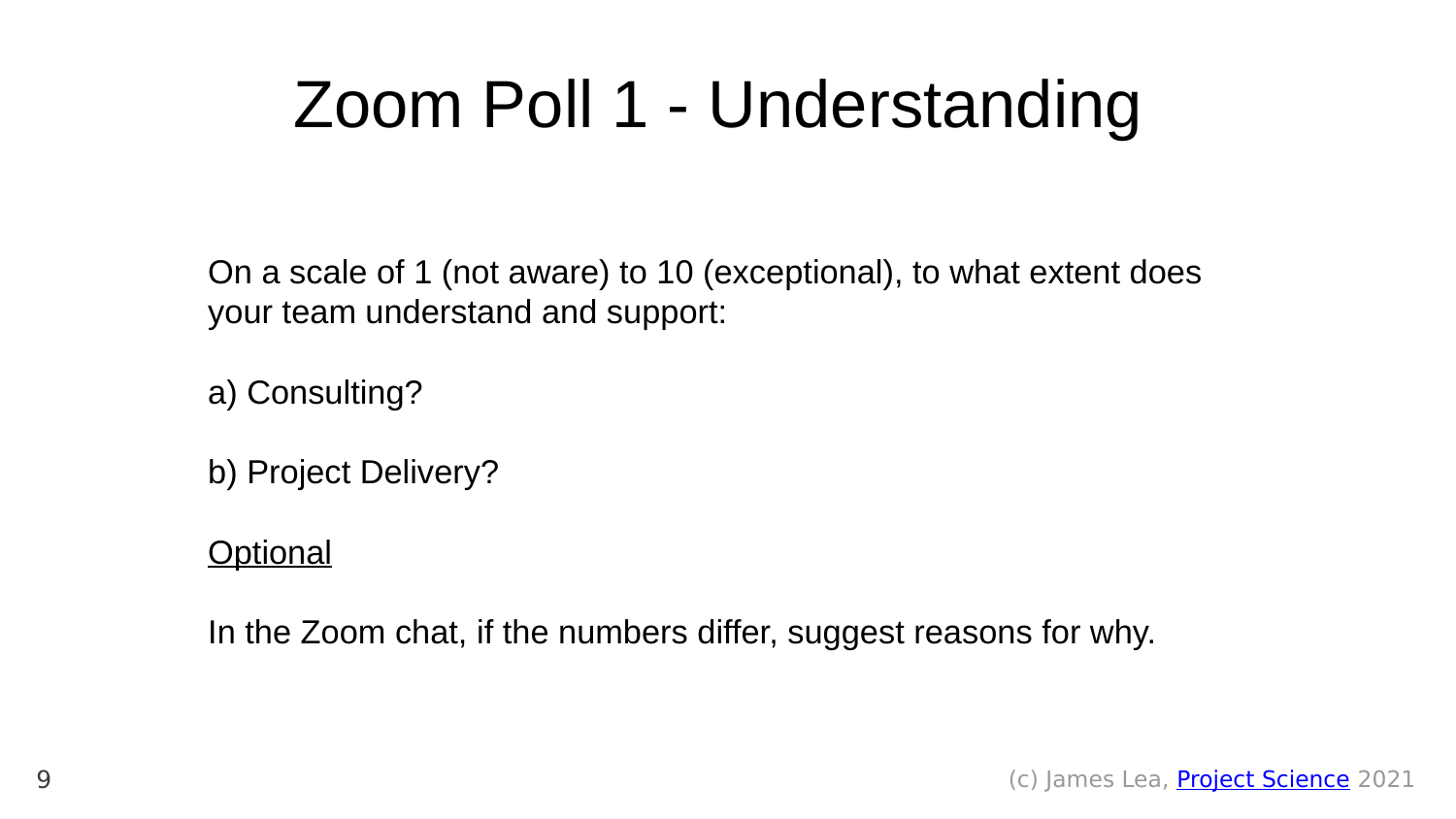## Zoom Poll 1 - Results

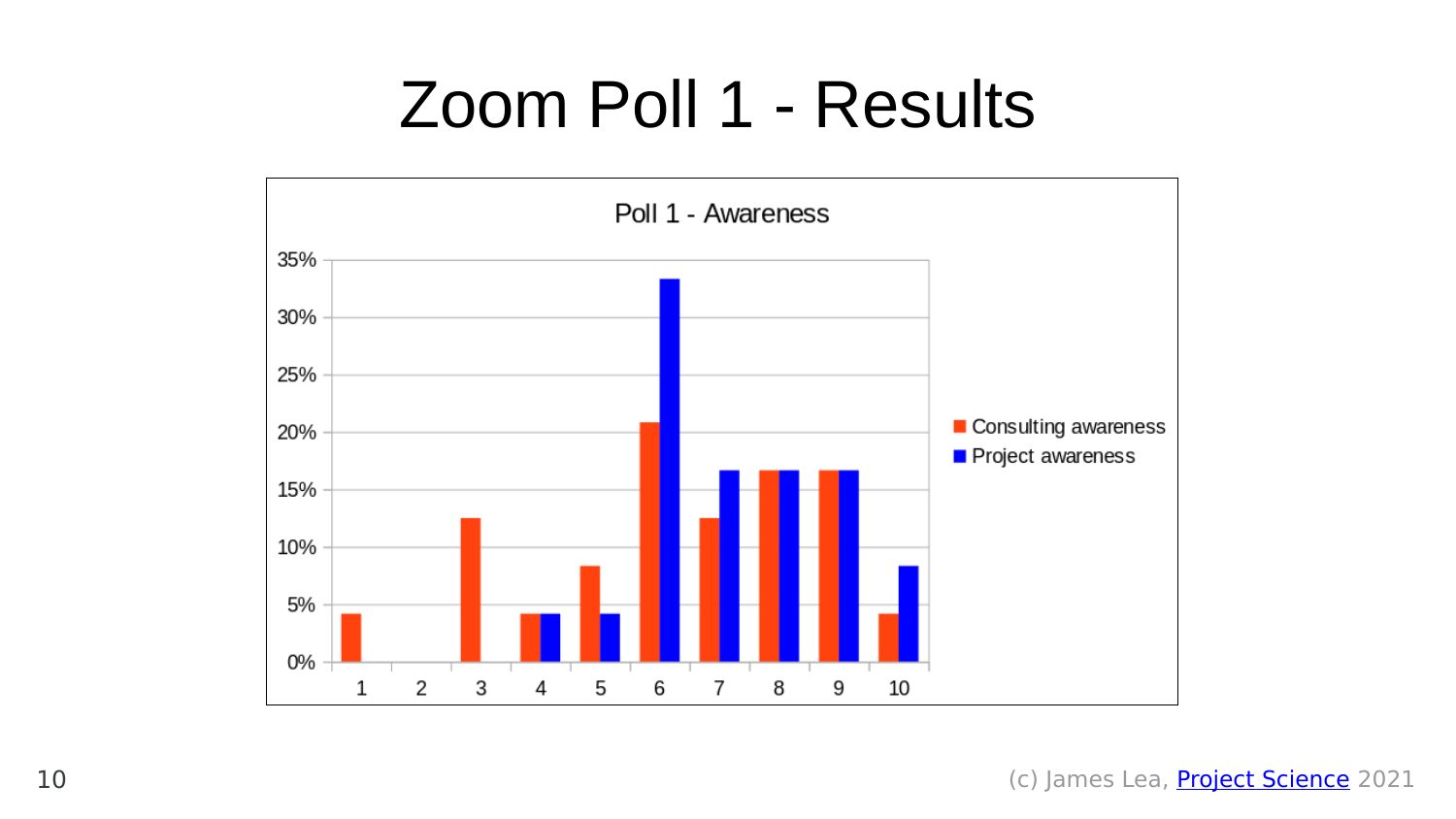# Friction

#### **Consultant**

"Why do we need a plan when it keeps changing?"

"We need to demonstrate value *now.*"

"Can we do agile?"

"We need an 'xyz' role immediately."



Photo by [Malte Luk](https://www.pexels.com/@maltelu?utm_content=attributionCopyText&utm_medium=referral&utm_source=pexels) from [Pexels](https://www.pexels.com/photo/selective-focus-photography-of-spark-1234390/?utm_content=attributionCopyText&utm_medium=referral&utm_source=pexels)

#### **Project Delivery**

"We need to form a baseline."

"What is the technical plan?"

"Stop sending email attachments."

"Why do we have another client briefing?"

"How long did this take last time?"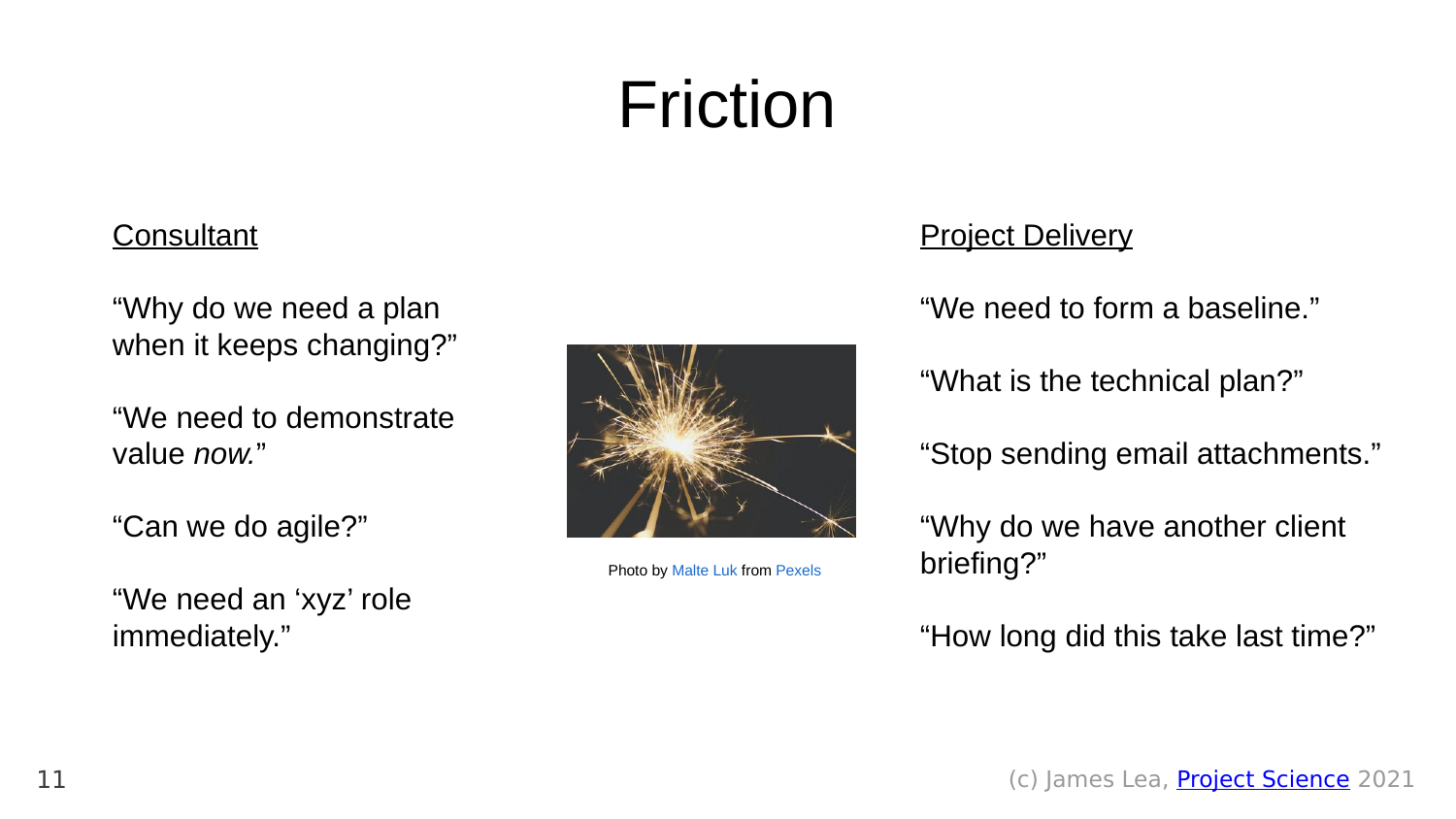### What the Client Wants

#### A predictable solution to their problem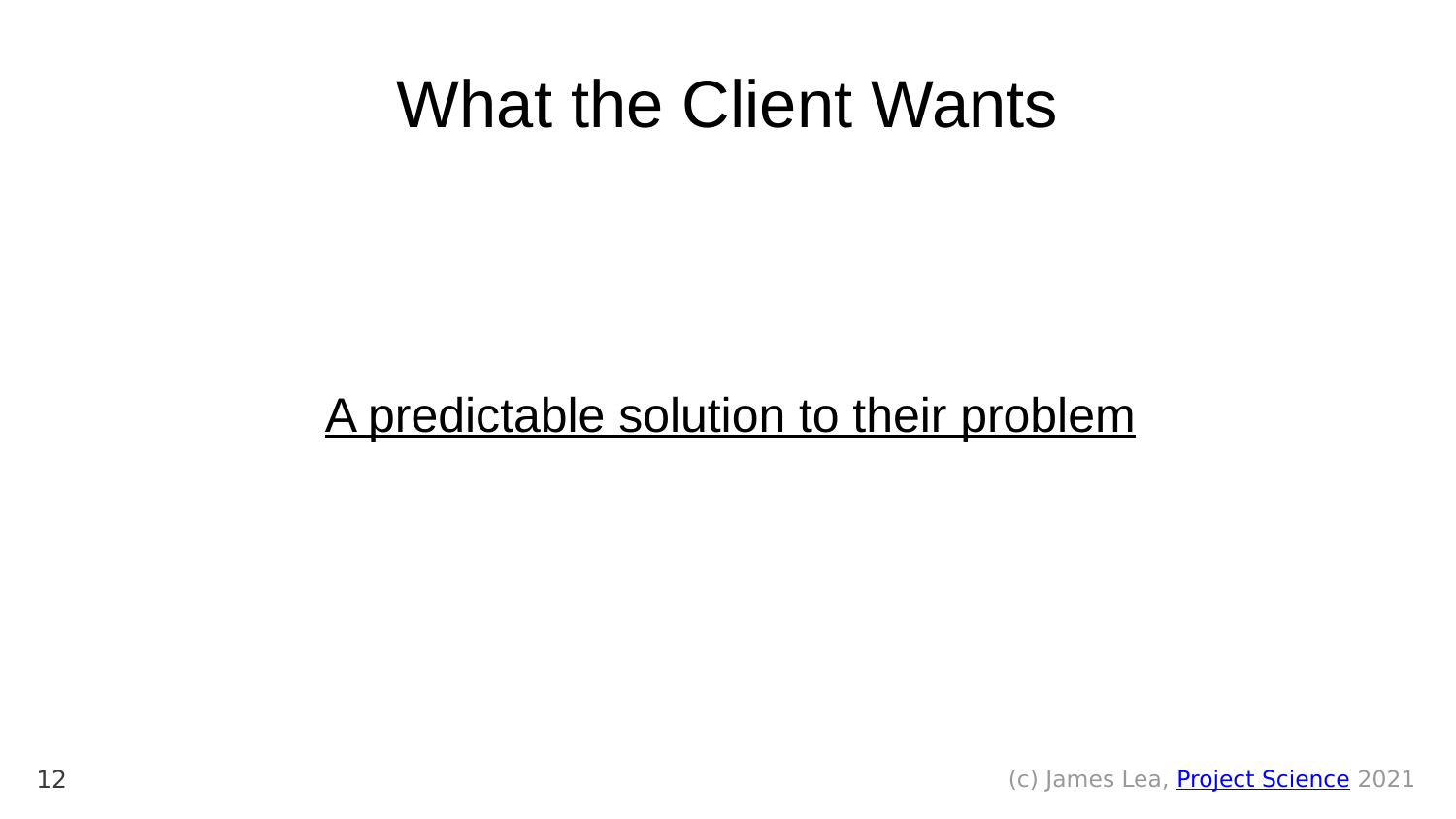## Part 2 – Differences and Commonalities

Diversity confers Strength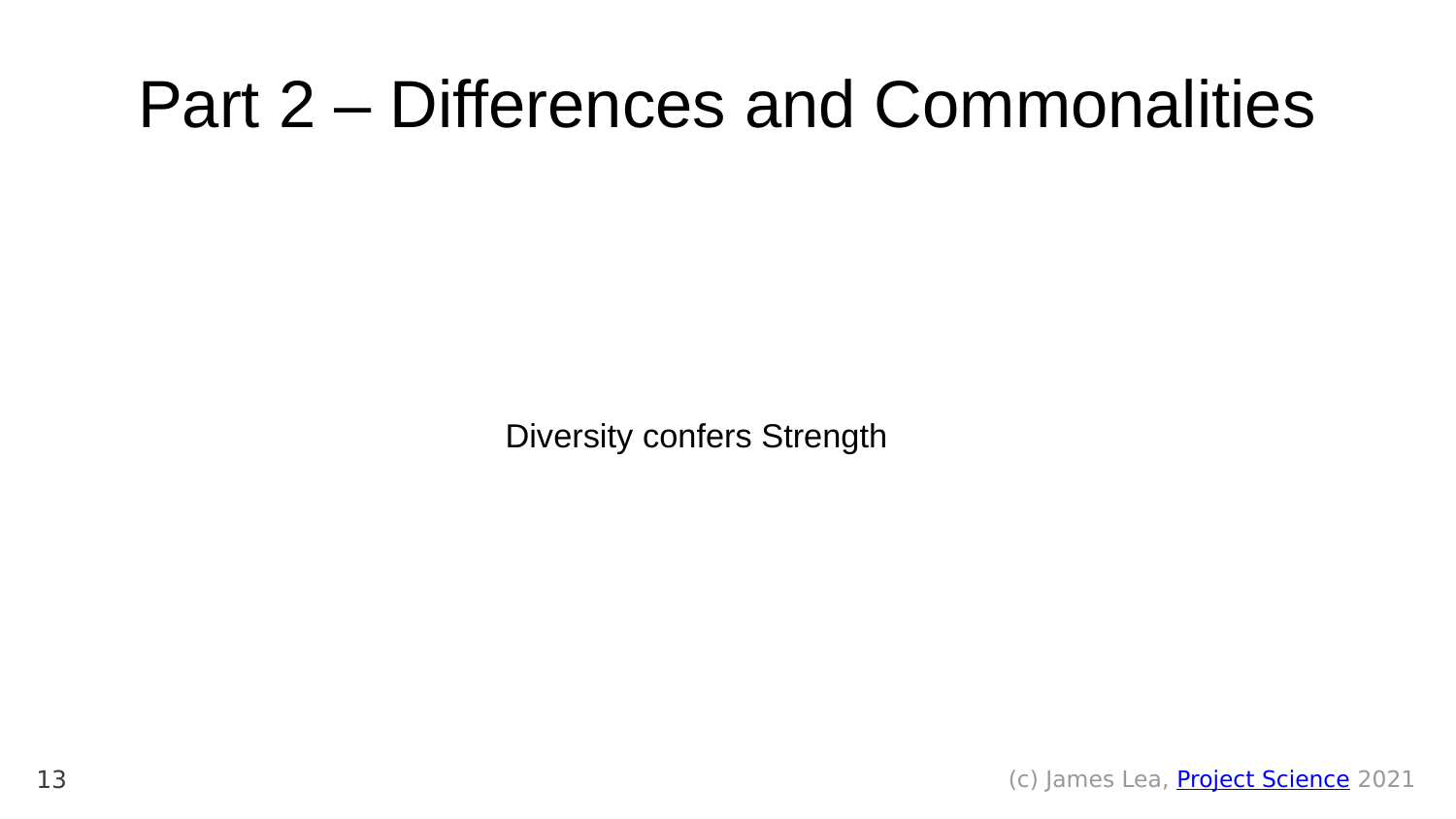# Recognising Preferences

#### Aptitude Matrix

- 30 questions (consulting; project delivery)
- Scale 1 (close supervision) to 10 (industry leader)
- Cluster scores

|                                                       |                                                                        |   |  |   | ٠ |   |
|-------------------------------------------------------|------------------------------------------------------------------------|---|--|---|---|---|
|                                                       | Ministering collection collection of<br>controlled by controlled a     |   |  |   |   |   |
|                                                       | Constitution of the composition of                                     |   |  |   |   |   |
| <b>Screened Co</b>                                    | and the sale the ball.<br>spinster, Mary Magazine of                   |   |  |   |   |   |
|                                                       | Market and Markets and                                                 |   |  |   |   |   |
|                                                       | the country of the country of                                          |   |  |   |   |   |
|                                                       | to the age of the age of the com-<br>age of the control of the company |   |  |   |   |   |
|                                                       | Standard Control of Con-                                               |   |  |   |   |   |
|                                                       | approaches, percentivista<br><b>PERSONAL PROPERTY</b>                  |   |  |   |   |   |
| <b>SECOND CONTRACT</b>                                |                                                                        |   |  |   |   |   |
| Store change sign than                                |                                                                        |   |  |   |   |   |
| the special state is<br><b>CONTRACTOR</b>             |                                                                        |   |  |   |   |   |
| <b>STANDARD AND</b>                                   |                                                                        |   |  |   |   | ٠ |
| <b>Birth Street British</b>                           |                                                                        |   |  |   |   |   |
| Managers, Grante<br>Scale of Contract                 |                                                                        |   |  |   |   |   |
| <b>CONTRACTOR</b>                                     |                                                                        |   |  |   |   |   |
| <b>Statistics</b> can<br><b>Chronological Control</b> | <b>STATISTICS</b>                                                      |   |  |   |   |   |
| hours than 1981.                                      | the other and country                                                  |   |  |   |   |   |
| community agent                                       | angeles Bonico, cancello<br>age, dealers agreement                     |   |  |   |   |   |
| <b>STATISTICS</b>                                     | Technical approach the New                                             |   |  |   |   |   |
| <b>STATISTICS</b><br><b>Contract Contract</b>         | <b>REAL ORD AND ARRAIGN</b>                                            | ٠ |  | ٠ |   |   |
|                                                       | and antisticated proper<br>account provided                            |   |  |   |   |   |
|                                                       | <b>Brooklynder</b>                                                     | n |  | ٠ |   |   |
| <b>CONTRACTOR</b><br><b>Constitution</b>              |                                                                        | ٠ |  | ٠ |   |   |
| <b>CONTRACTOR</b>                                     |                                                                        |   |  |   |   |   |
| <b>Salesman Co.</b><br>press of Nicara                |                                                                        |   |  |   |   |   |
| <b>SECONDATES</b> (CALL)                              |                                                                        |   |  |   |   |   |
| <b>Summer of Calif.</b><br><b>Highland College</b>    |                                                                        |   |  |   |   |   |
| <b>Because Concerns</b>                               | <b>The Second Control</b><br>۰                                         |   |  |   |   |   |
| and the con-                                          | the chart to secure.<br>the party of the Common                        |   |  |   |   |   |
| comments of contrast.                                 |                                                                        |   |  |   |   |   |
| Micrographic Controllers                              |                                                                        |   |  |   |   |   |
| Managers, comments<br>Procedure completely and        |                                                                        |   |  |   |   |   |
| SAN PARTIES OF THE ART                                | <b>Specialists</b> and it.                                             |   |  |   |   |   |
|                                                       | allows a company of the company of                                     |   |  |   |   |   |
|                                                       | 20. LE                                                                 |   |  |   |   |   |
|                                                       | <b>Brooking the car</b>                                                |   |  |   |   |   |
| <b>CONTRACTOR</b>                                     | <b>CONTRACTOR</b>                                                      |   |  |   |   |   |
| cannot begin date.                                    |                                                                        |   |  |   |   |   |
|                                                       | and the subgrass to the control of                                     |   |  |   |   |   |
|                                                       | and approve the presence.                                              |   |  |   |   |   |
|                                                       |                                                                        |   |  |   |   |   |
|                                                       |                                                                        |   |  |   |   |   |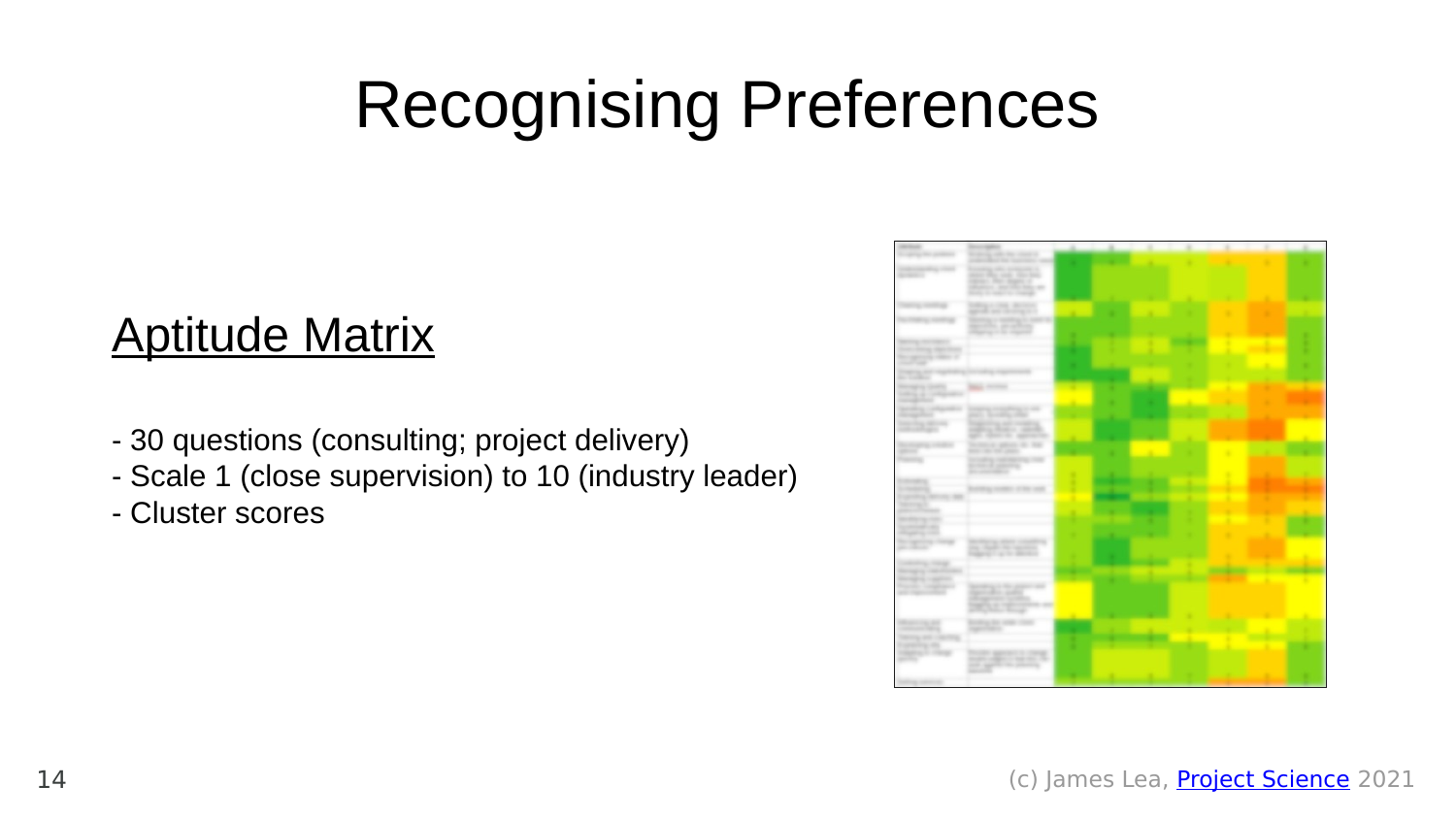## Aptitudes and Inclinations

Scoping the problem Understanding client dynamics Overcoming objections Naming resistance Developing solution options Influencing and communicating Explaining why Adapting to change quickly

Establishing the performance baseline Setting up configuration management Selecting delivery methodologies **Estimating** Exploiting delivery data Communicating with data Tracking to plans Identifying change

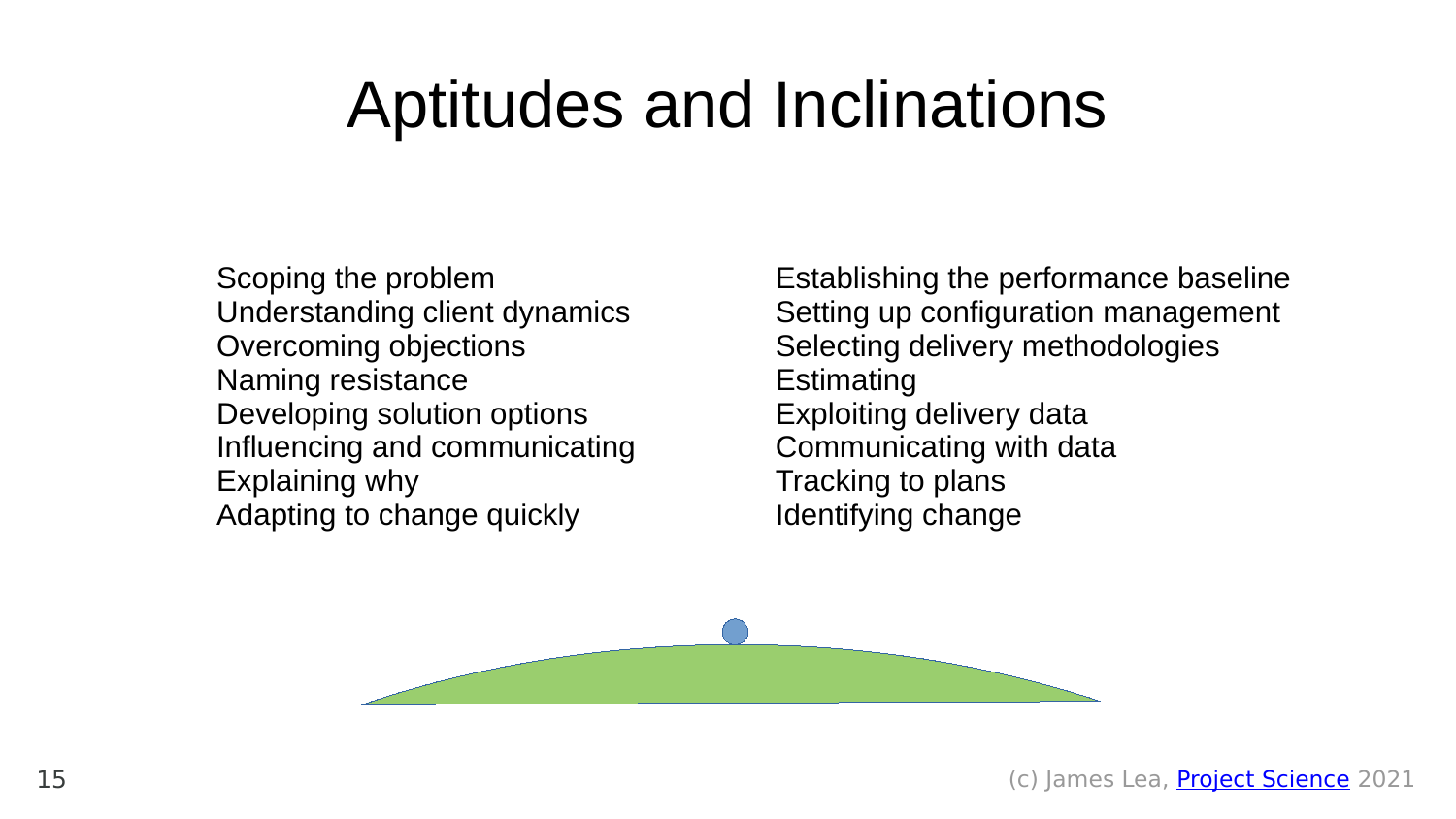# Zoom Poll 2 – Centre of Gravity

When faced with a key moment of uncertainty, who "shouts" louder?

a) Consulting voices?

b) Project Delivery voices?

#### **Optional**

In the Zoom chat, suggest why.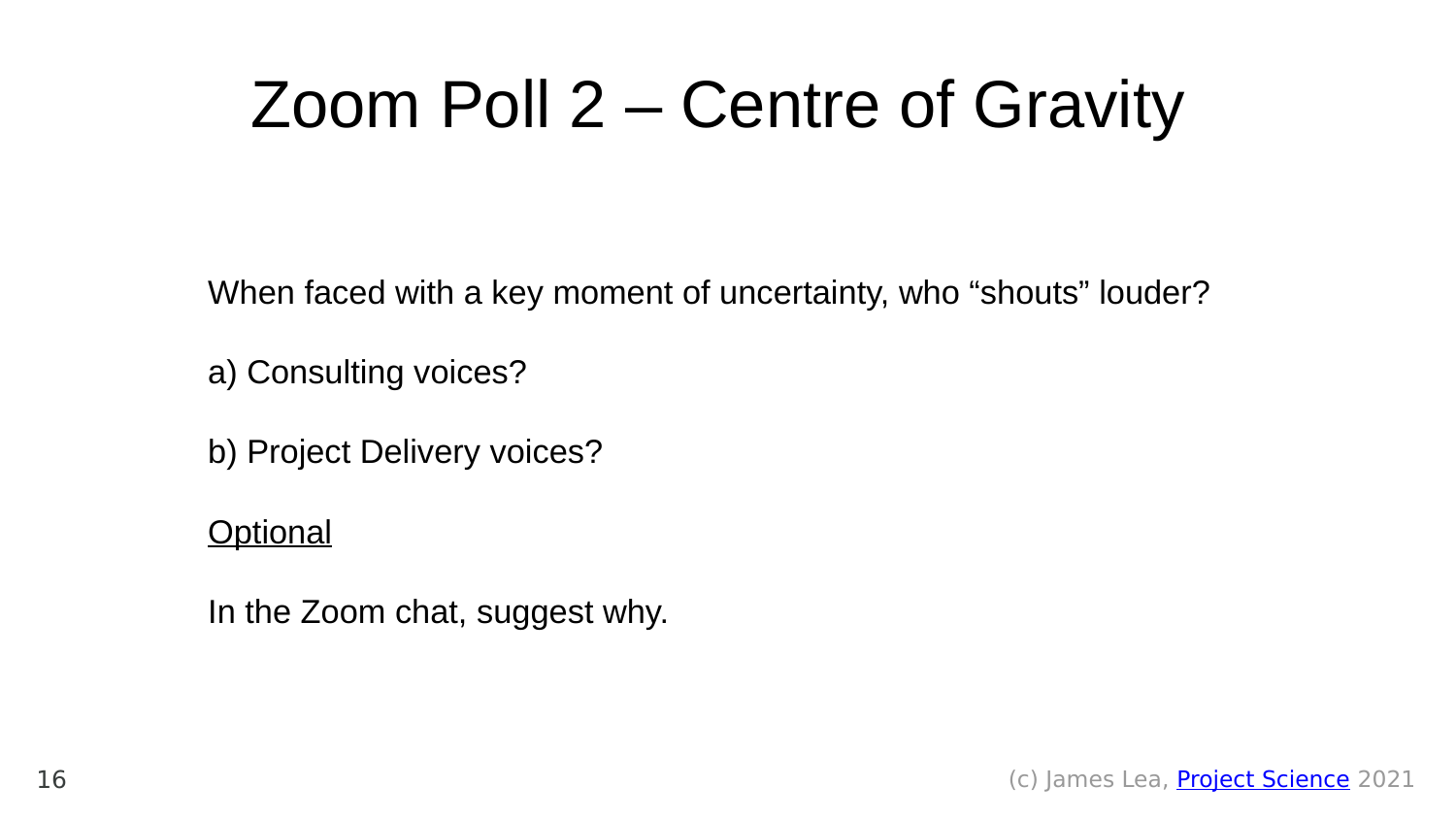### Zoom Poll 2 – Results

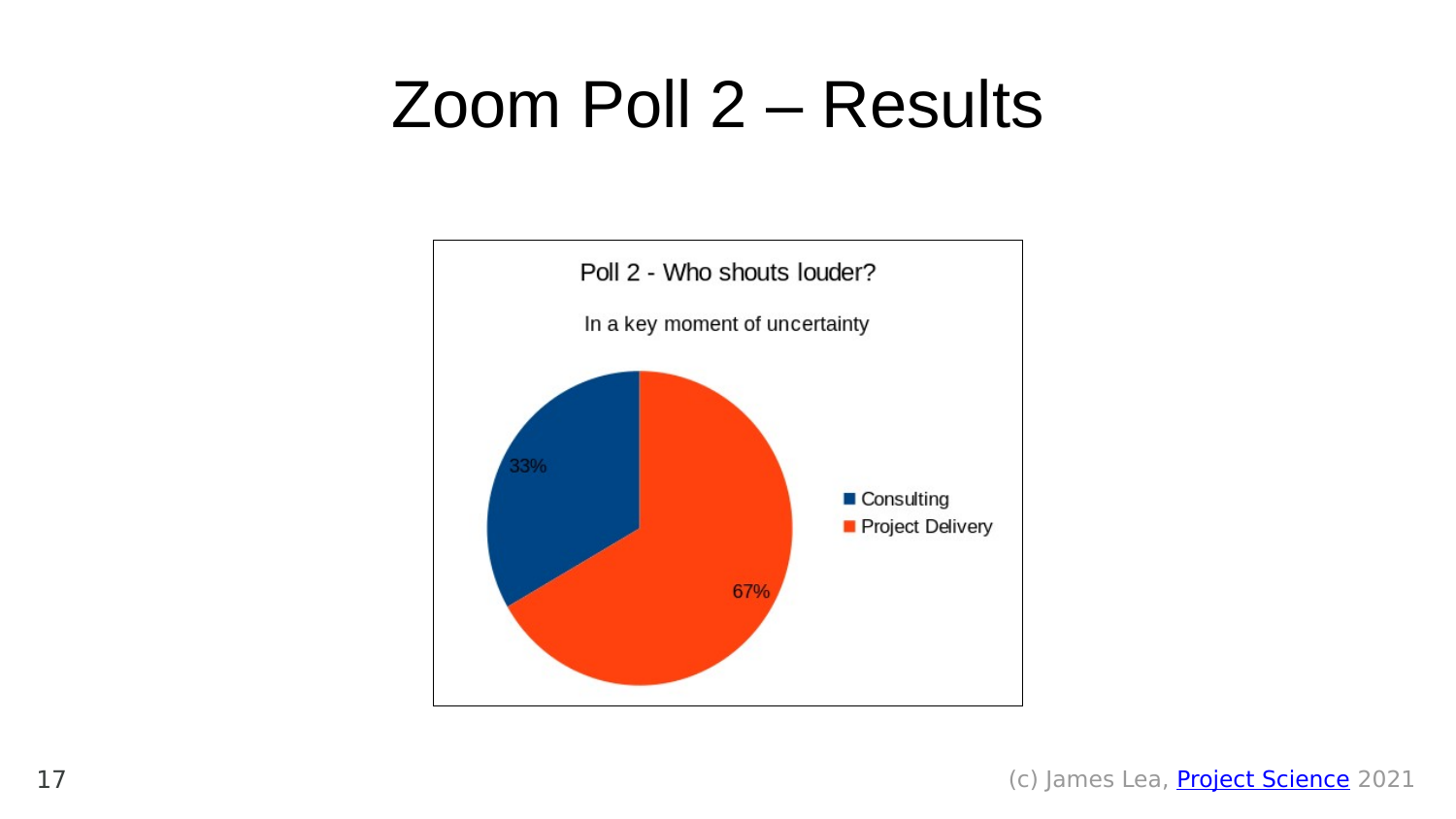



**Consultants** 

- Shape the scope
- What? Why? How?

**Project Delivery** 

- Shape the time
- When? Where? Who?

We need strong foundations to make reliable forecasts and deliver smoothly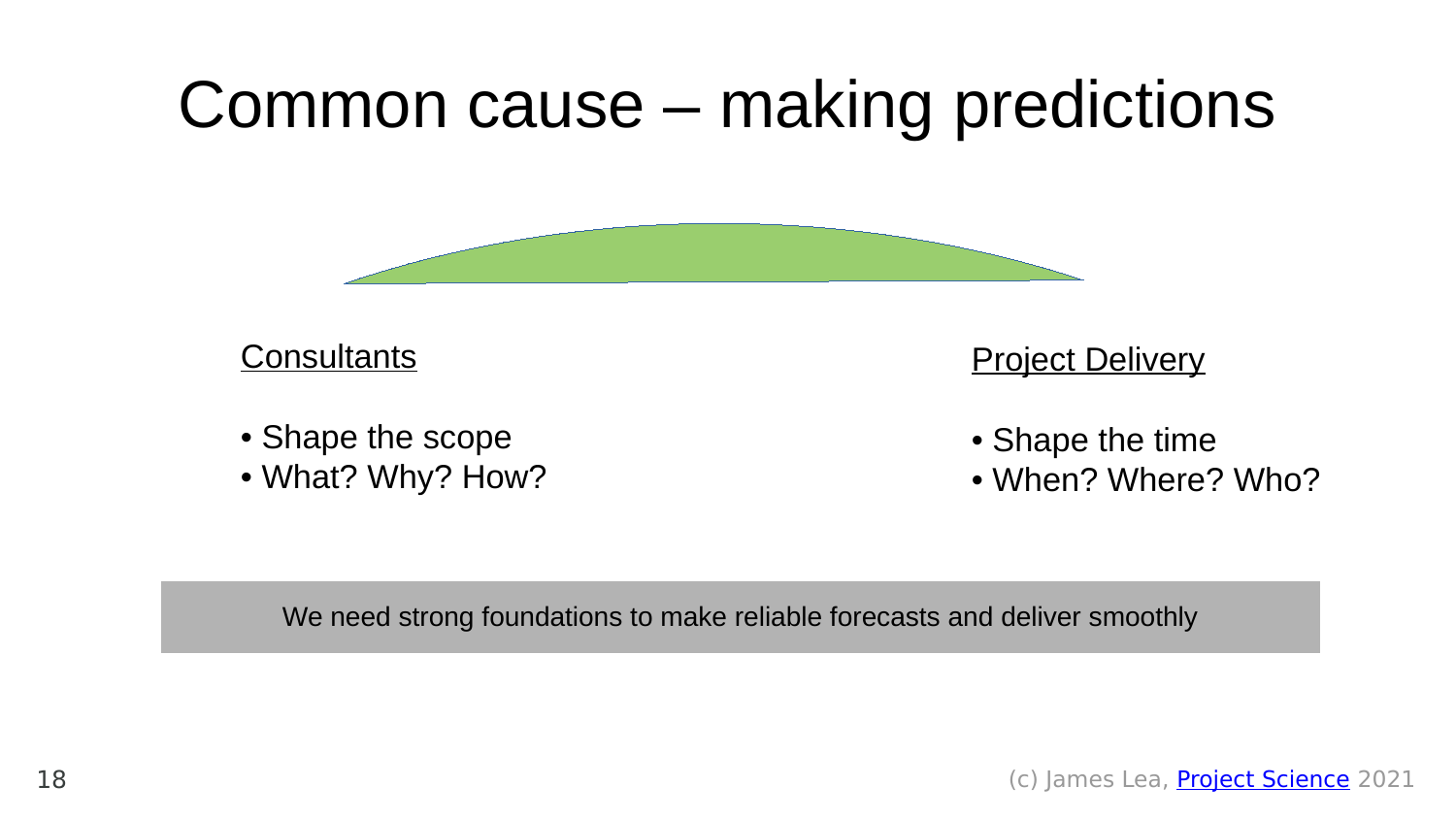### Part 3 – Build Anti-fragile teams

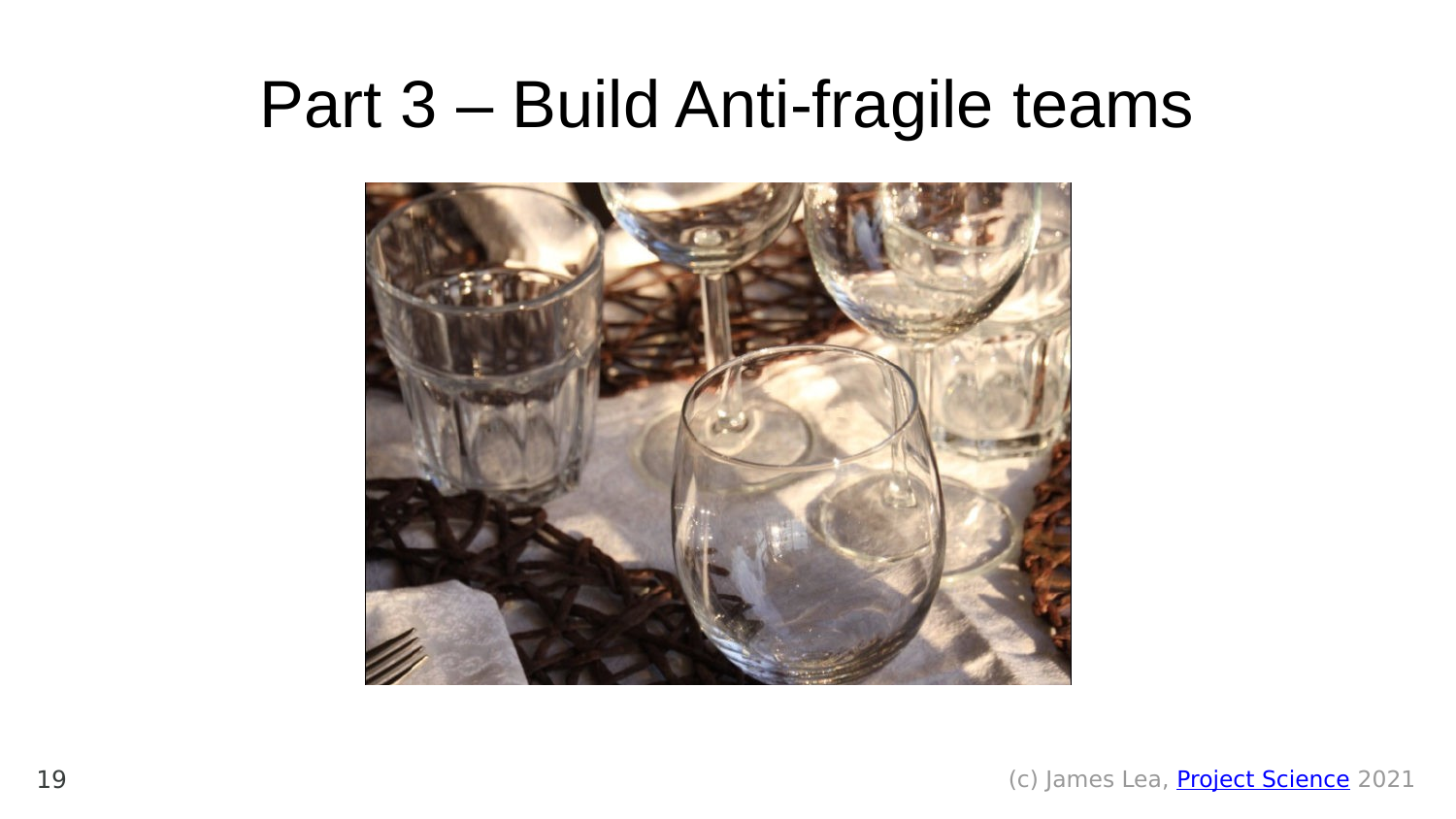#### Diverse Teams



#### Challenge  $\rightarrow$  positive response

#### Anti-fragile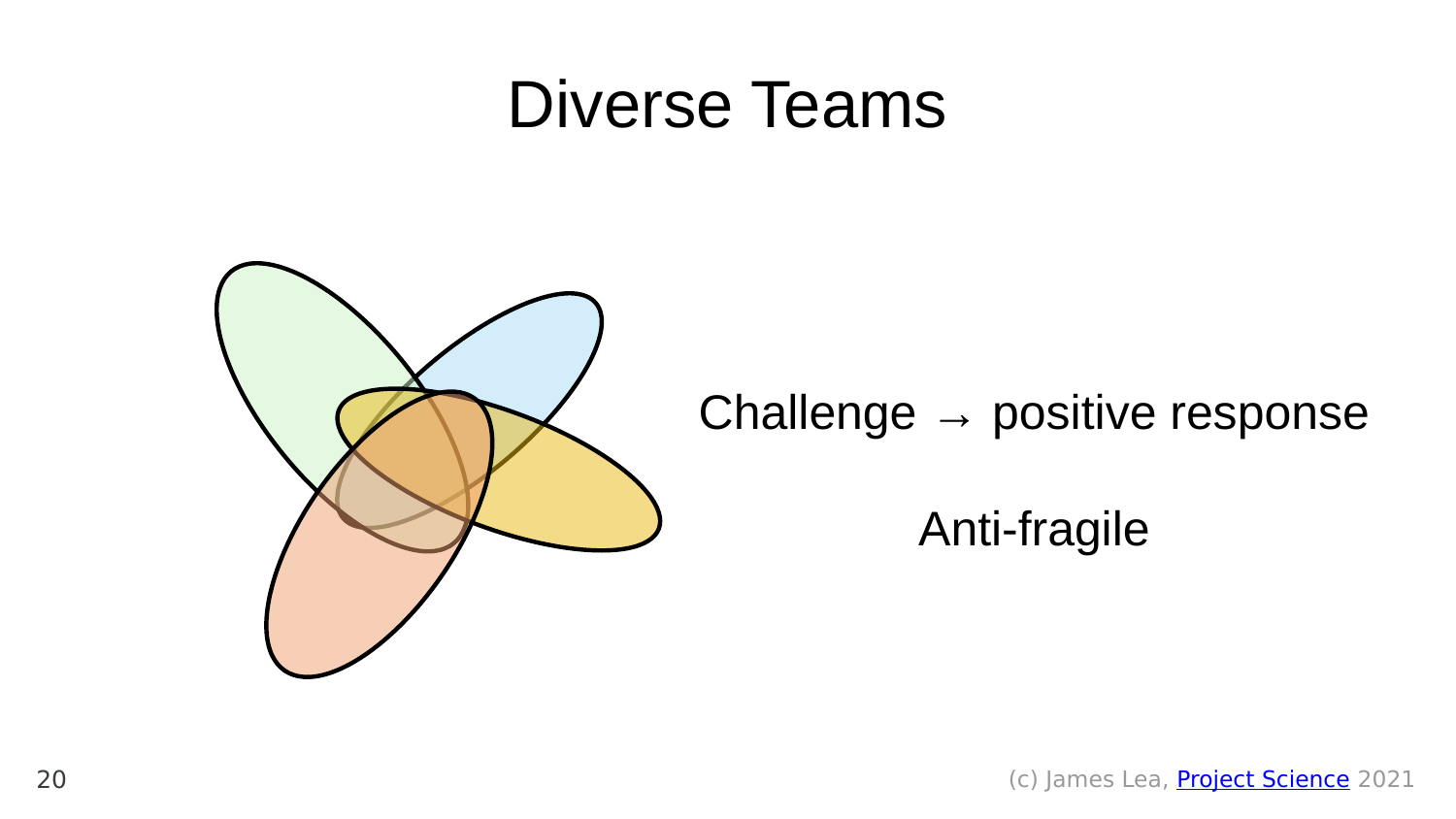### Perspectives



Photo by [Jean-Christophe André](https://www.pexels.com/@jean-christophe-andre-1336424?utm_content=attributionCopyText&utm_medium=referral&utm_source=pexels) from [Pexels](https://www.pexels.com/photo/iceberg-2574997/?utm_content=attributionCopyText&utm_medium=referral&utm_source=pexels)

#### The hidden CV

#### What is your viewpoint?



Photo by **Samuel Silitonga** from **Pexels**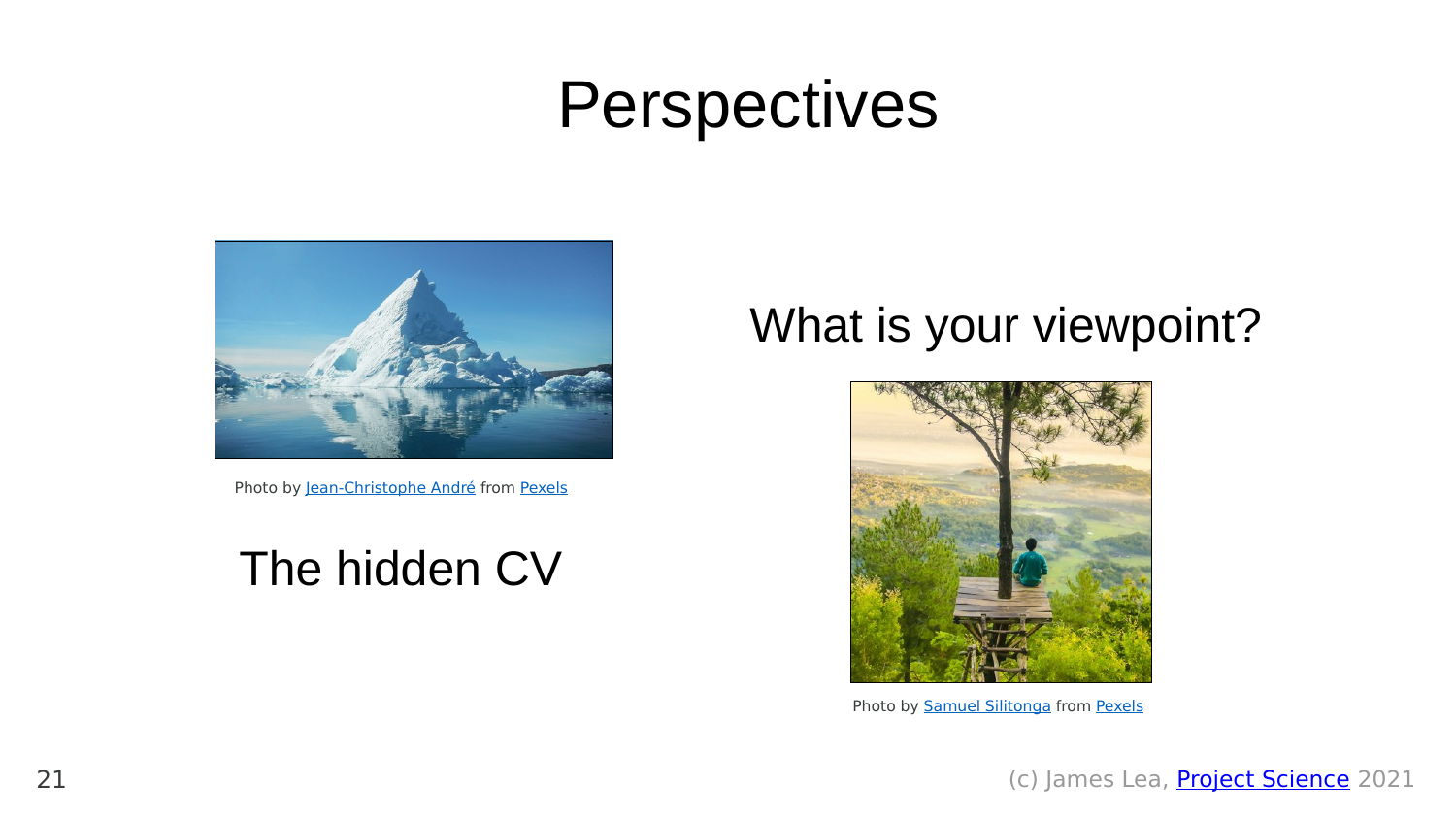# Project Toolkit

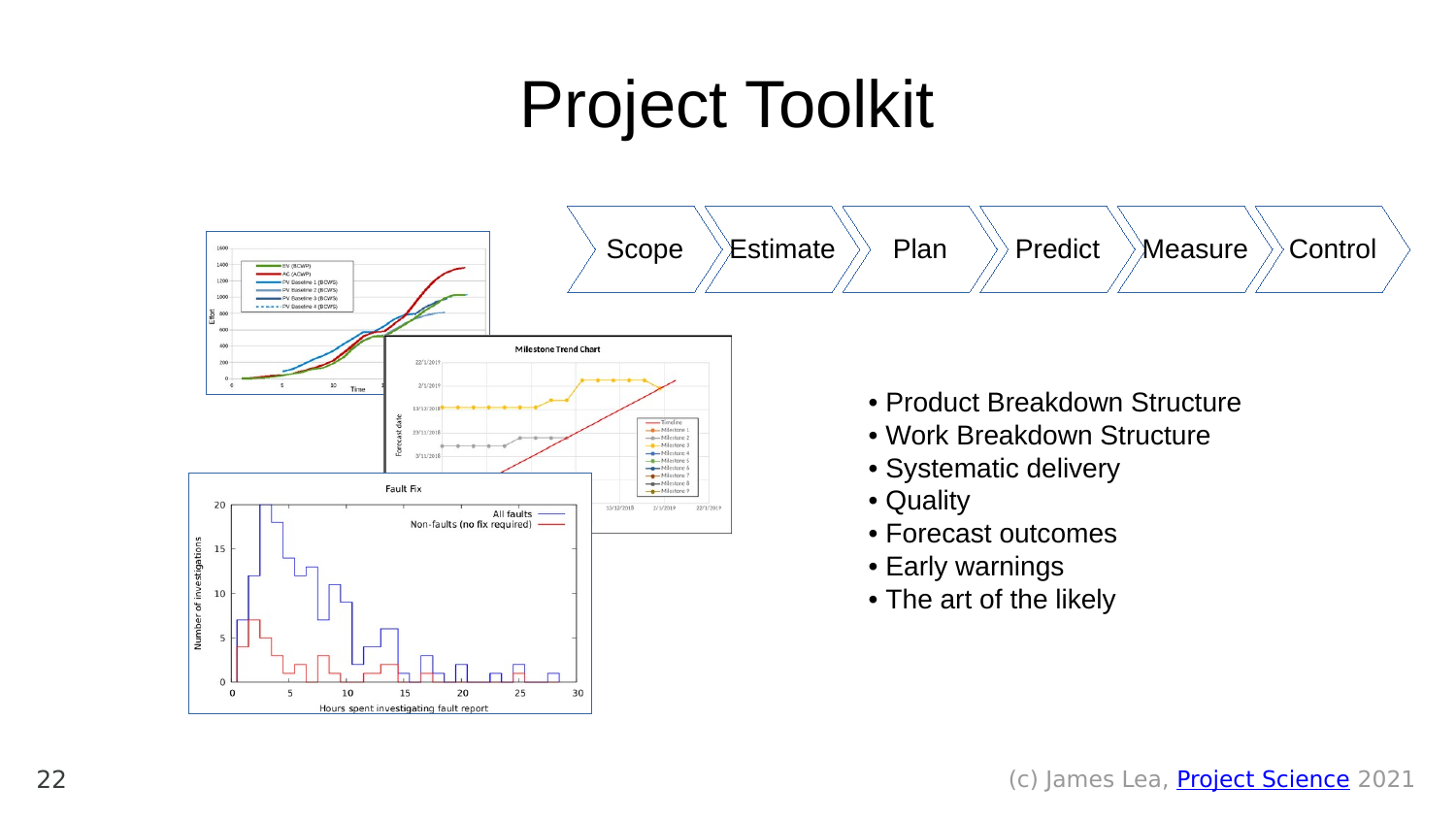# Consulting Toolkit

- Question styles
- Kotter Change Process
- Opening and Closing
- Cultural Assessment
- Diagnosis Checklists
- Active Listening
- Interviewing
- Handling Resistance
- Situational Leadership



Holding Attention through cues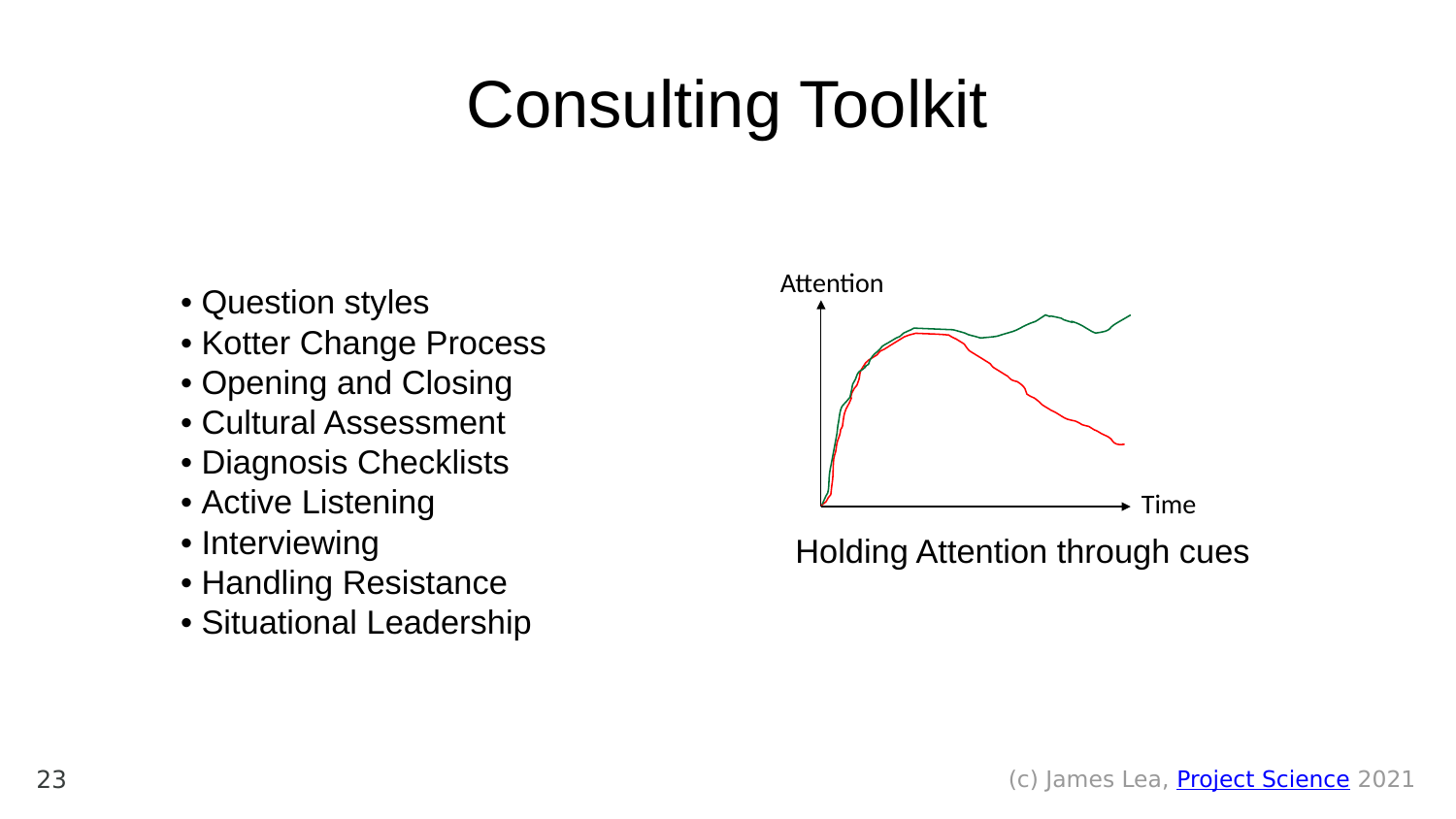# Zoom Poll 3 - Skills

On a scale of 1 (not aware) to 10 (exceptional), how well-equipped is your team with the skills for:

a) Consulting?

b) Project Delivery?

**Optional** 

In the Zoom chat, suggest reasons for any variance. Do you have the right mix for the assignment?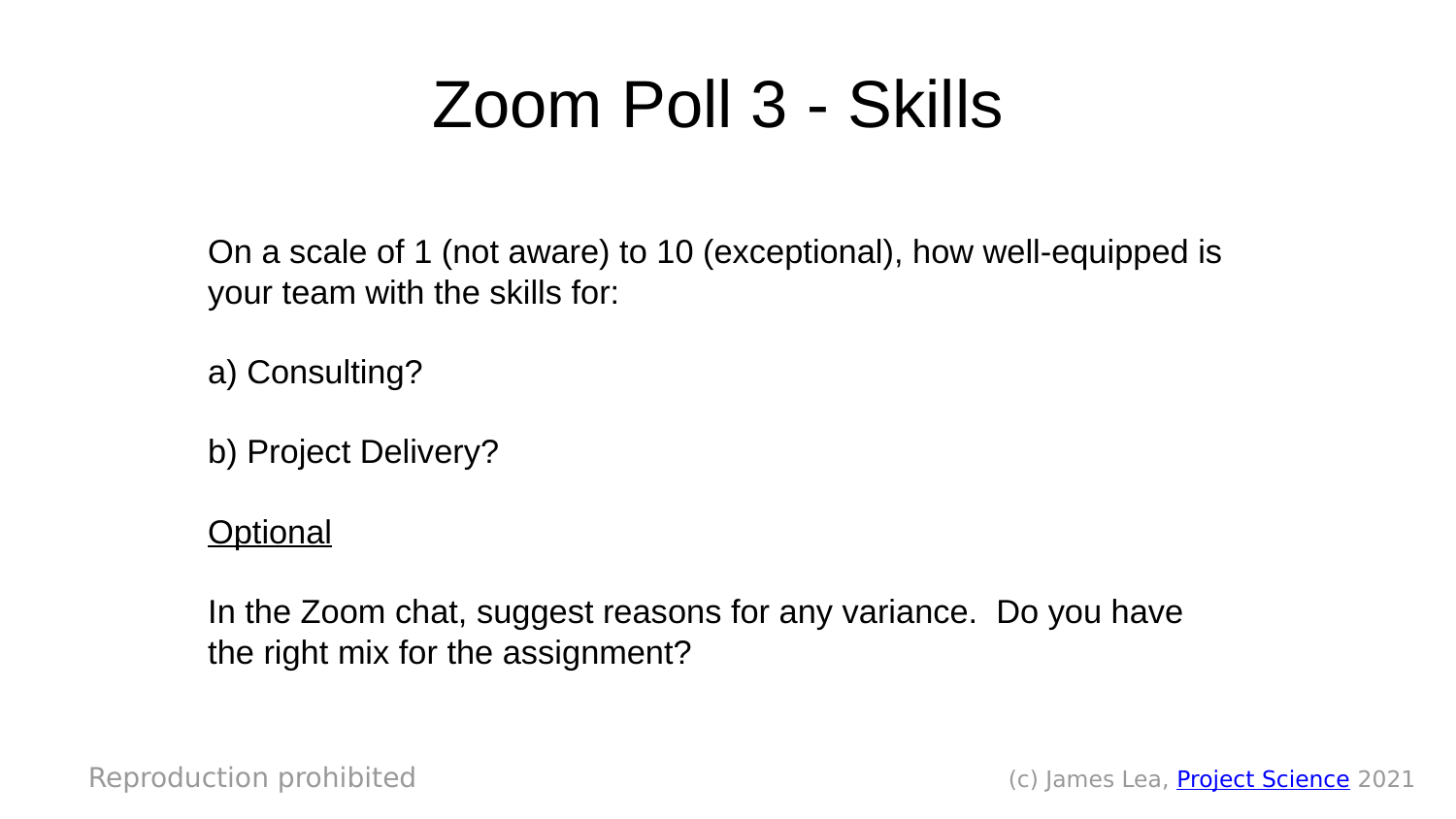### Zoom Poll 3 - Results

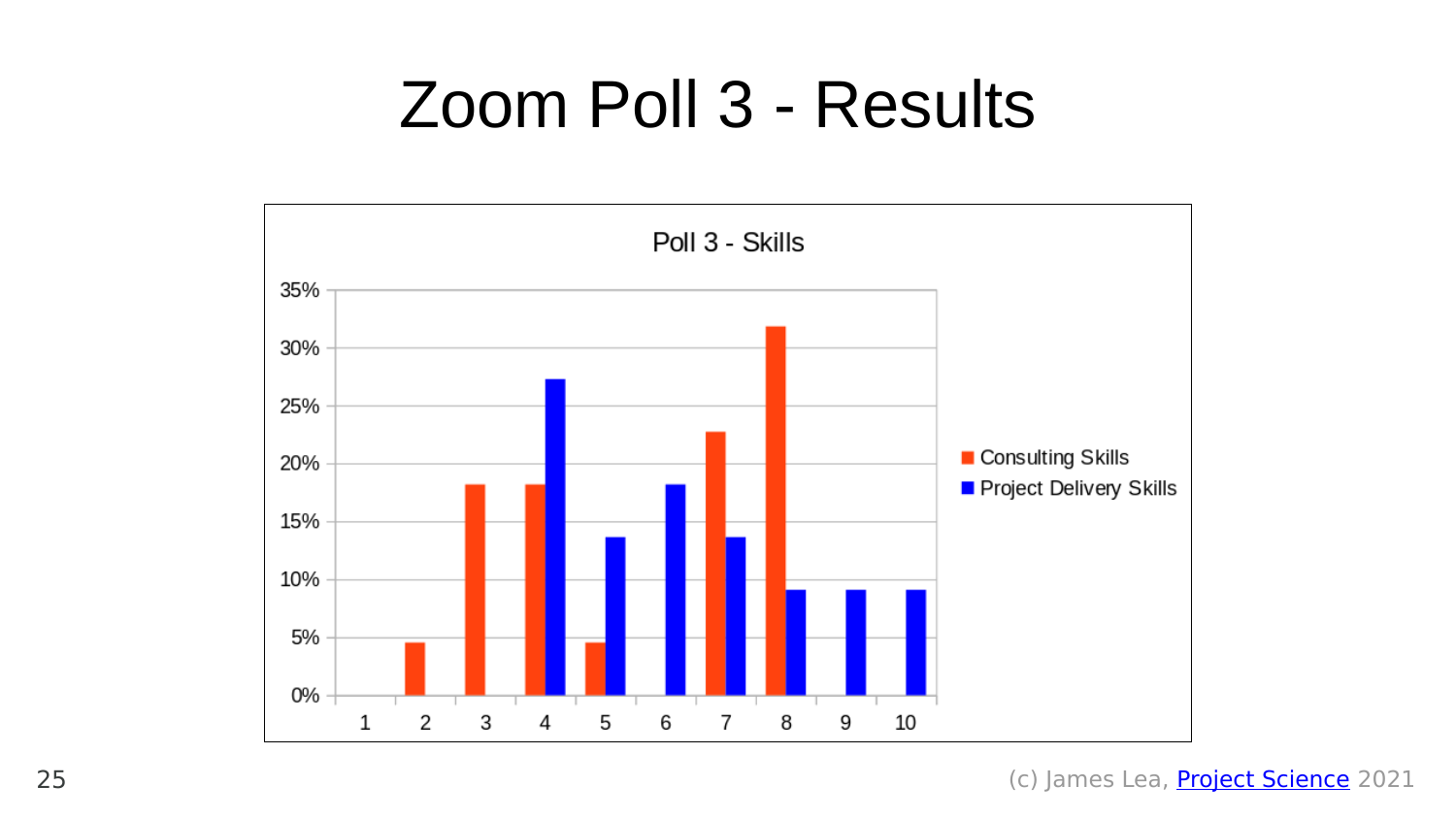### **Convergence**

– Recognise common ground and **common cause**

- Acknowledge **how we deliver** matters as much as what we deliver
- "Name" and **share understanding** of diverse skill sets
- Work together to **control uncertainty**
- **Gain strength** through challenge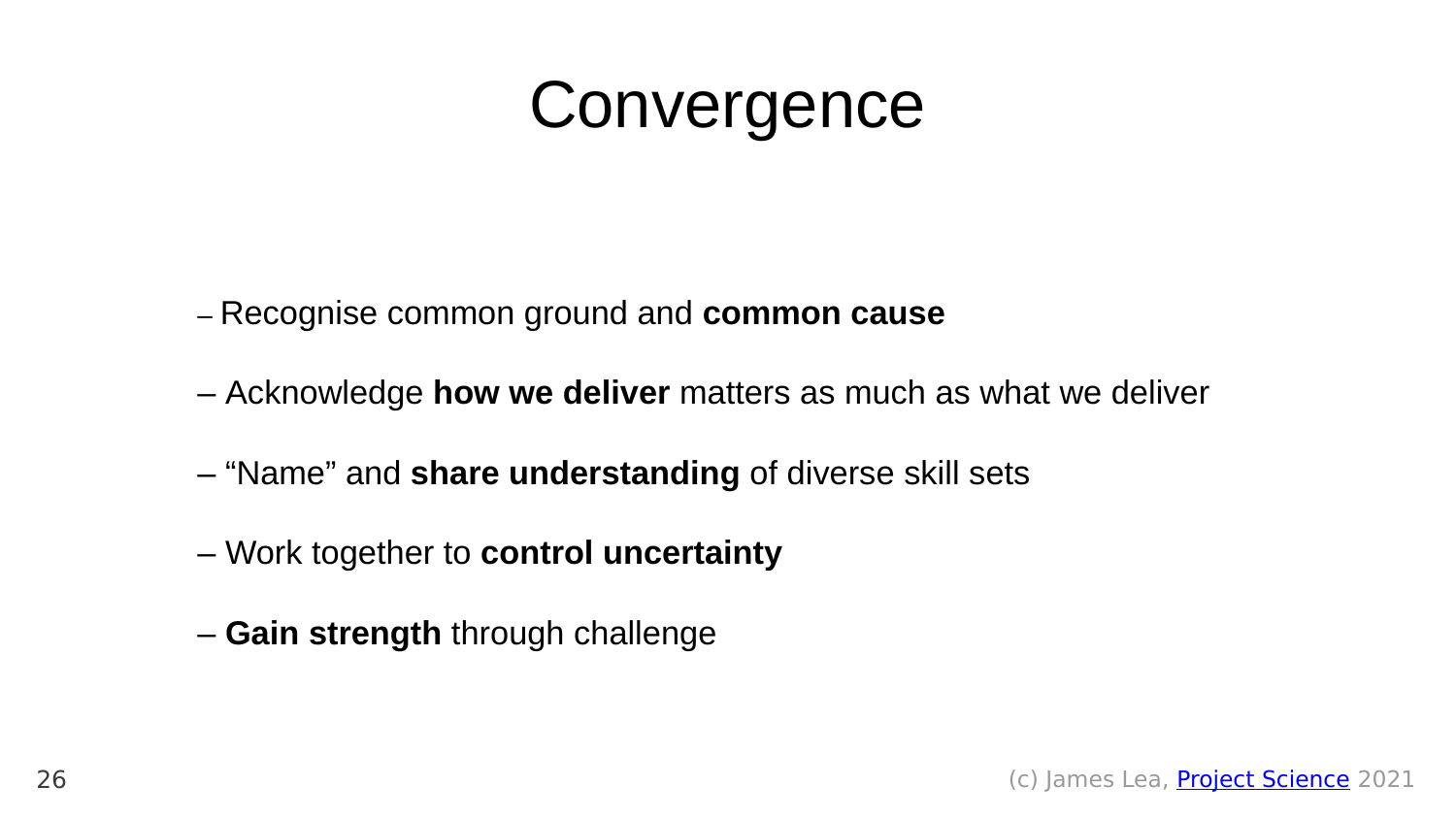# Reflections

#### - **Engineered tension and co-operation**

- No one party will accept all events what matters is the collective
- If no tension, then diverse perspectives not being brought to bear
- Talk the walk and walk the walk
	- The team must behave **consistently**

#### - **Communicate**

- Put energy into the team rhythm and dynamics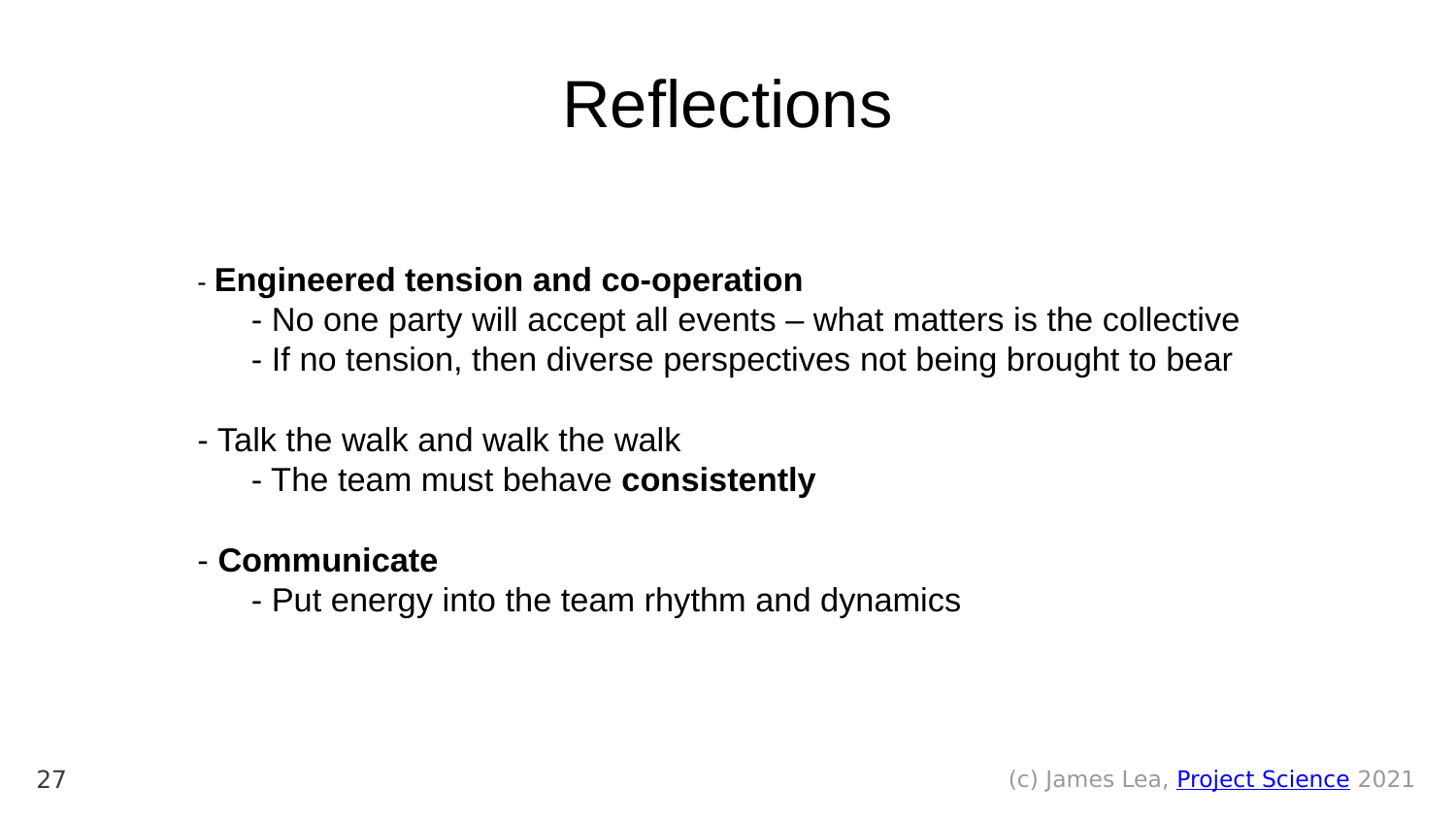# Checklist

| Listen                                            |
|---------------------------------------------------|
| Seek diversity                                    |
| Share your hidden CV                              |
| Be open about aptitudes and preferences           |
| Learn each other's Tools of the Trade             |
| Practice continuous learning and<br>reinforcement |
| Reinforce success - celebrate wins!               |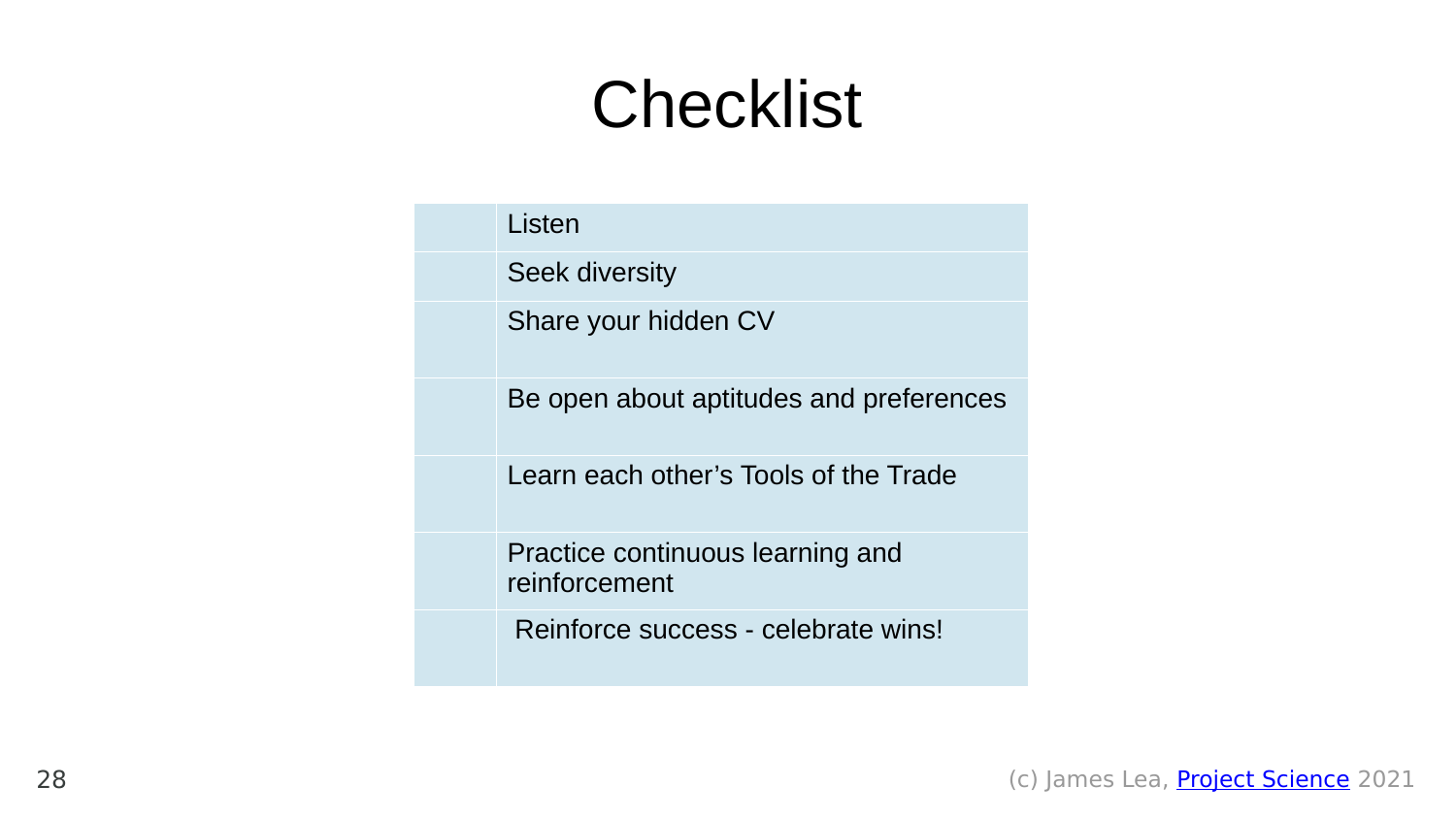# Consulting and Project Delivery - *Complementary*



Photo by **Dids** from **Pexels**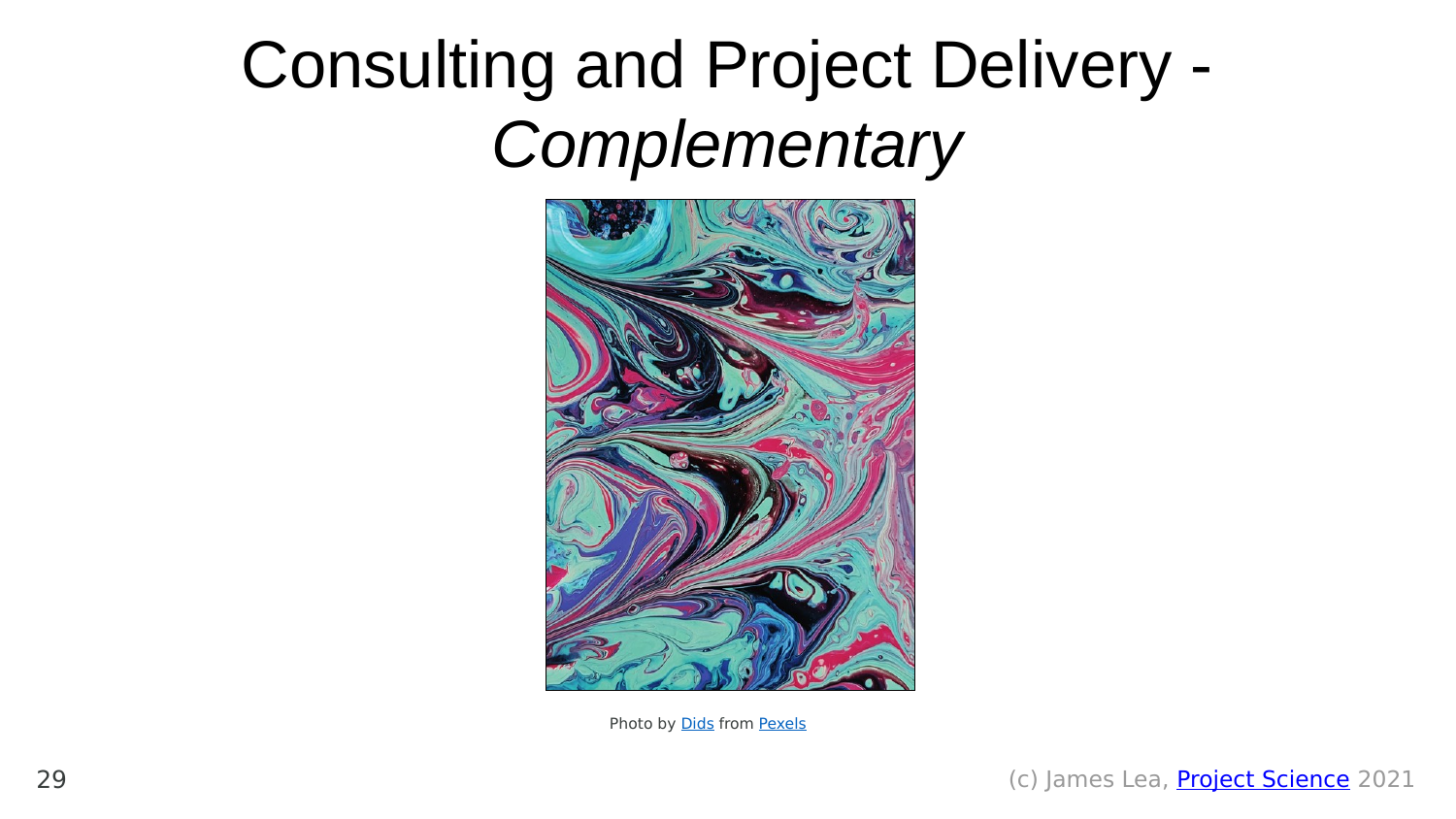# Conclusion

Consulting and Project Delivery are complementary and diverse. Build on both.

Thank you. Let's continue the conversation.

<https://www.linkedin.com/in/james-lea> [https://www.projectscience.co.uk](https://www.projectscience.co.uk/)